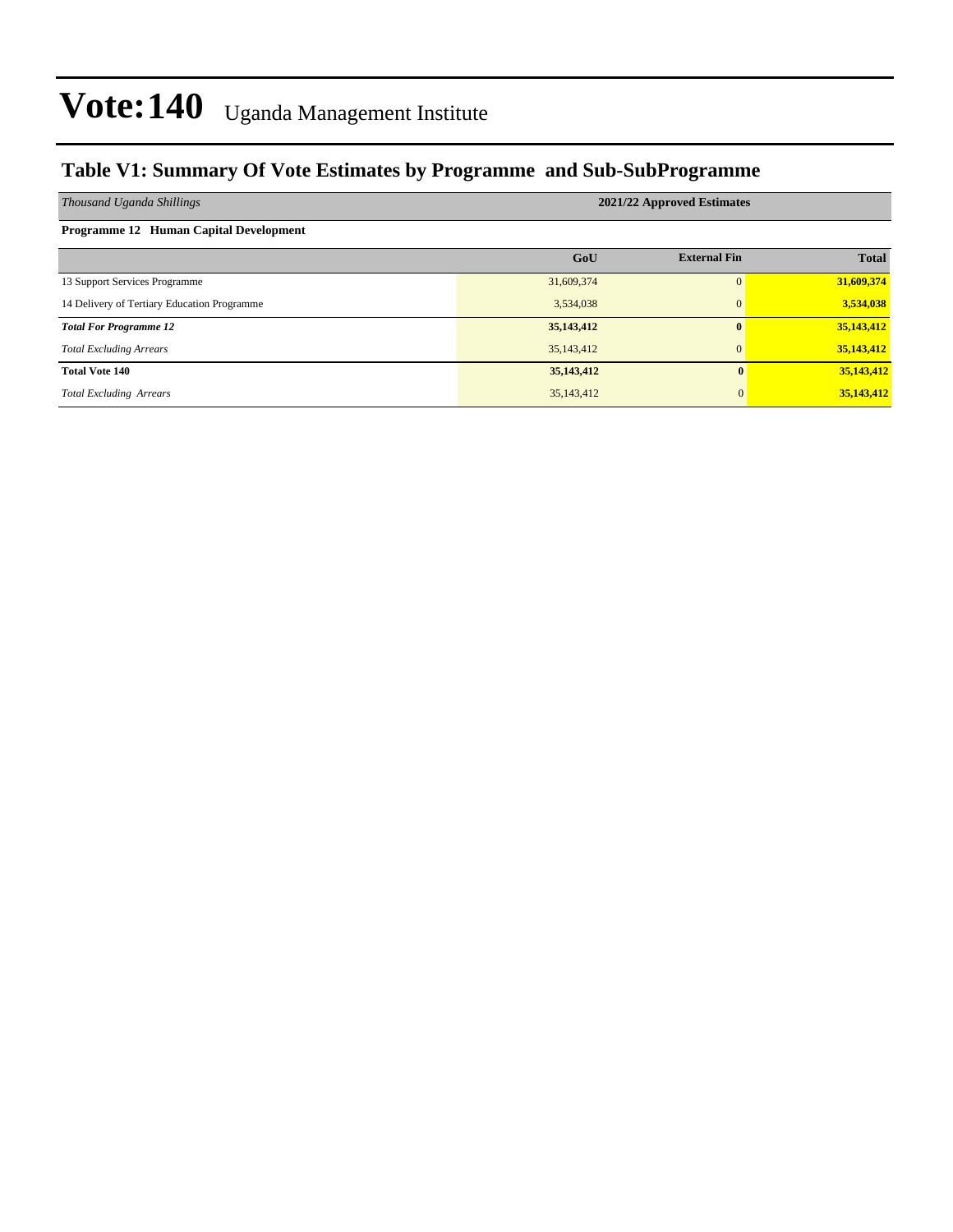#### **Table V2: Summary Of Vote Estimates by Sub-SubProgramme,Department and Project**

| Thousand Uganda Shillings                                                 | 2020/21 Approved Budget |                     |                  |              | 2021/22 Approved Estimates |                               |              |  |
|---------------------------------------------------------------------------|-------------------------|---------------------|------------------|--------------|----------------------------|-------------------------------|--------------|--|
| <b>Sub-SubProgramme 13 Support Services Programme</b>                     |                         |                     |                  |              |                            |                               |              |  |
| <b>Recurrent Budget Estimates</b>                                         | <b>Wage</b>             | Non-Wage            | <b>AIA</b>       | <b>Total</b> | <b>Wage</b>                | Non-Wage                      | <b>Total</b> |  |
| 01 Corporate Directorate                                                  | $\Omega$                | 2,770,001           | $\boldsymbol{0}$ | 2,770,001    | $\mathbf{0}$               | 2,281,725                     | 2,281,725    |  |
| 02 Directorate of Finance & Administration                                | 15,871,027              | 8,534,844           | $\mathbf{0}$     | 24,405,871   | 15,871,027                 | 10,086,730                    | 25,957,756   |  |
| 03 Directorate Programmes and Students' Affairs                           | $\boldsymbol{0}$        | 2,172,312           | $\boldsymbol{0}$ | 2,172,312    | $\mathbf{0}$               | 2,169,893                     | 2,169,893    |  |
| <b>Total Recurrent Budget Estimates for Sub-</b><br><b>SubProgramme</b>   | 15,871,027              | 13,477,157          | $\bf{0}$         | 29,348,184   | 15,871,027                 | 14,538,348                    | 30,409,374   |  |
| <b>Development Budget Estimates</b>                                       | <b>GoU Dev't</b>        | <b>External Fin</b> | <b>AIA</b>       | <b>Total</b> |                            | <b>GoU Dev't External Fin</b> | <b>Total</b> |  |
| 1106 Support to UMI infrastructure Development                            | 2,385,000               | $\mathbf{0}$        | $\mathbf{0}$     | 2,385,000    | 1,200,000                  | $\overline{0}$                | 1,200,000    |  |
| <b>Total Development Budget Estimates for Sub-</b><br><b>SubProgramme</b> | 2,385,000               | $\bf{0}$            | $\bf{0}$         | 2,385,000    | 1,200,000                  | $\bf{0}$                      | 1,200,000    |  |
|                                                                           | GoU                     | <b>External Fin</b> | <b>AIA</b>       | <b>Total</b> | GoU                        | <b>External Fin</b>           | <b>Total</b> |  |
| <b>Total For Sub-SubProgramme 13</b>                                      | 31,733,184              | $\bf{0}$            | $\bf{0}$         | 31,733,184   | 31,609,374                 | $\bf{0}$                      | 31,609,374   |  |
| <b>Total Excluding Arrears</b>                                            | 31,727,956              | $\mathbf{0}$        | $\overline{0}$   | 31,727,956   | 31,609,374                 | $\overline{0}$                | 31,609,374   |  |
| <b>Sub-SubProgramme 14 Delivery of Tertiary Education Programme</b>       |                         |                     |                  |              |                            |                               |              |  |
| <b>Recurrent Budget Estimates</b>                                         | <b>Wage</b>             | Non-Wage            | <b>AIA</b>       | <b>Total</b> | <b>Wage</b>                | Non-Wage                      | <b>Total</b> |  |
| 04 School of Management Science                                           | $\mathbf{0}$            | 848,782             | $\boldsymbol{0}$ | 848,782      | $\boldsymbol{0}$           | 668,223                       | 668,223      |  |
| 05 School of Civil Service, Policy and Governance                         | $\Omega$                | 575,982             | $\mathbf{0}$     | 575,982      | $\overline{0}$             | 390,500                       | 390,500      |  |
| 06 School of Business Management                                          | $\Omega$                | 1,775,879           | $\mathbf{0}$     | 1,775,879    | $\overline{0}$             | 1,012,425                     | 1,012,425    |  |
| 07 School of Distance Learning & Information Technology                   | $\mathbf{0}$            | 679,670             | $\mathbf{0}$     | 679,670      | $\boldsymbol{0}$           | 528,250                       | 528,250      |  |
| 08 Research and Outreaches                                                | $\Omega$                | 720,143             | $\mathbf{0}$     | 720,143      | $\overline{0}$             | 934,640                       | 934,640      |  |
| <b>Total Recurrent Budget Estimates for Sub-</b><br><b>SubProgramme</b>   | $\bf{0}$                | 4,600,456           | $\bf{0}$         | 4,600,456    | $\bf{0}$                   | 3,534,038                     | 3,534,038    |  |
|                                                                           | GoU                     | <b>External Fin</b> | <b>AIA</b>       | <b>Total</b> | GoU                        | <b>External Fin</b>           | <b>Total</b> |  |
| <b>Total For Sub-SubProgramme 14</b>                                      | 4,600,456               | $\mathbf{0}$        | $\bf{0}$         | 4,600,456    | 3,534,038                  | $\bf{0}$                      | 3,534,038    |  |
| <b>Total Excluding Arrears</b>                                            | 4,600,456               | $\mathbf{0}$        | $\mathbf{0}$     | 4,600,456    | 3,534,038                  | $\overline{0}$                | 3,534,038    |  |
| <b>Total Vote 140</b>                                                     | 36,333,640              | $\bf{0}$            | $\mathbf{0}$     | 36,333,640   | 35, 143, 412               | $\mathbf{0}$                  | 35,143,412   |  |
| <b>Total Excluding Arrears</b>                                            | 36,328,412              | $\mathbf{0}$        | $\mathbf{0}$     | 36.328.412   | 35,143,412                 | $\mathbf{0}$                  | 35,143,412   |  |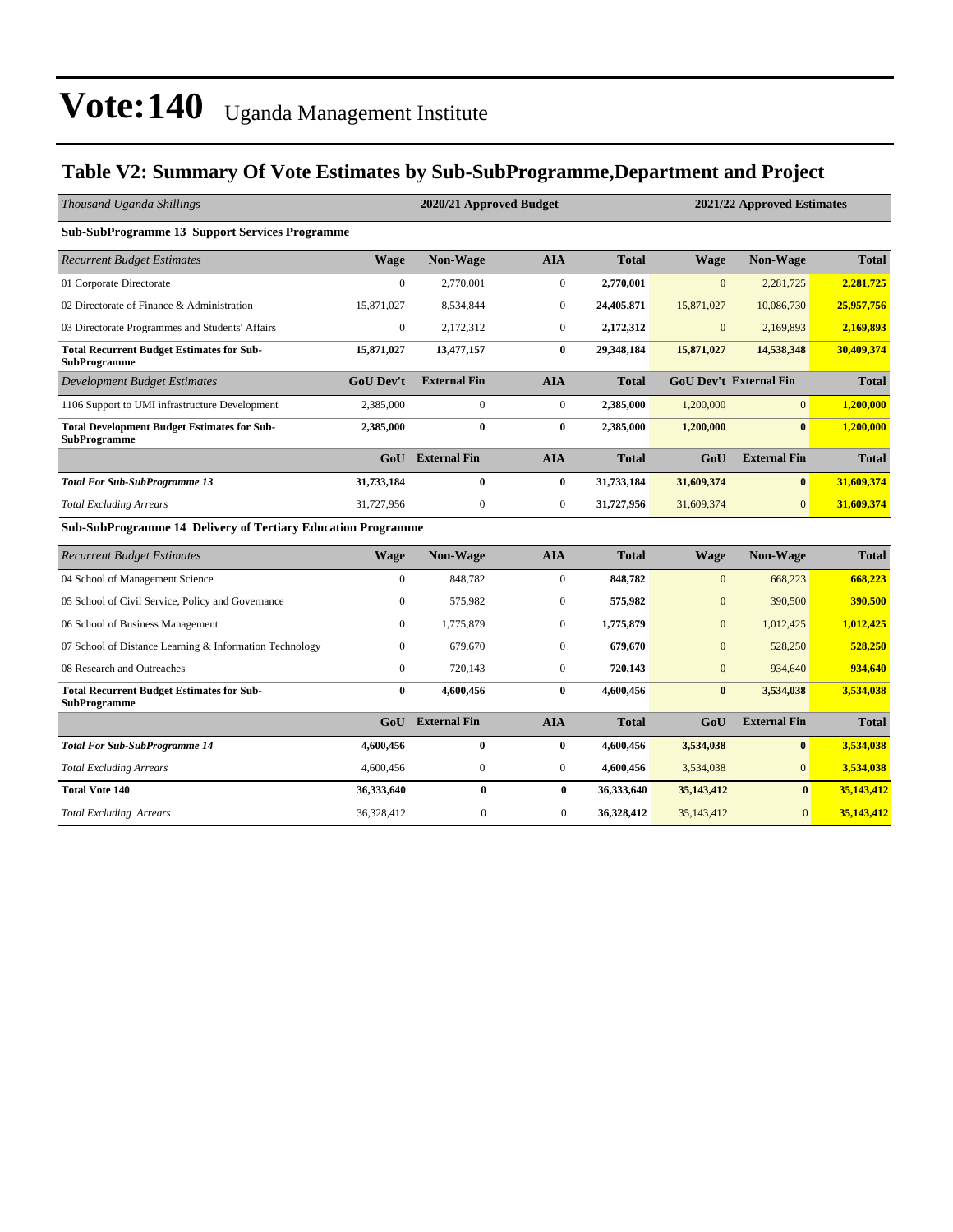#### **Table V3: Summary Vote Estimates by Item**

| Thousand Uganda Shillings                                   |            | 2020/21 Approved Budget |           |                  | 2021/22 Approved Estimates |                     |                         |  |
|-------------------------------------------------------------|------------|-------------------------|-----------|------------------|----------------------------|---------------------|-------------------------|--|
|                                                             | GoU        | <b>External Fin</b>     | AIA       | <b>Total</b>     | GoU                        | <b>External Fin</b> | <b>Total</b>            |  |
| <b>Employees, Goods and Services (Outputs Provided)</b>     | 33,943,412 | $\bf{0}$                | $\pmb{0}$ | 33,943,412       | 33,943,412                 | $\bf{0}$            | 33,943,412              |  |
| 211102 Contract Staff Salaries                              | 15,871,027 | $\bf{0}$                | $\bf{0}$  | 15,871,027       | 15,871,027                 | $\bf{0}$            | 15,871,027              |  |
| 211103 Allowances (Inc. Casuals, Temporary)                 | 5,187,687  | $\bf{0}$                | $\bf{0}$  | 5,187,687        | 5,663,713                  | $\bf{0}$            | 5,663,713               |  |
| 212101 Social Security Contributions                        | 0          | $\bf{0}$                | $\bf{0}$  | $\boldsymbol{0}$ | 1,587,103                  | $\bf{0}$            | 1,587,103               |  |
| 212201 Social Security Contributions                        | 1,587,103  | $\bf{0}$                | $\bf{0}$  | 1,587,103        | $\bf{0}$                   | $\bf{0}$            | $\bf{0}$                |  |
| 213001 Medical expenses (To employees)                      | 400,000    | $\bf{0}$                | $\bf{0}$  | 400,000          | $\bf{0}$                   | $\bf{0}$            | $\overline{\mathbf{0}}$ |  |
| 213004 Gratuity Expenses                                    | 0          | $\bf{0}$                | $\bf{0}$  | 0                | 900,000                    | $\bf{0}$            | 900,000                 |  |
| 221001 Advertising and Public Relations                     | 288,450    | $\bf{0}$                | $\bf{0}$  | 288,450          | 240,280                    | $\bf{0}$            | 240,280                 |  |
| 221002 Workshops and Seminars                               | 1,714,067  | $\bf{0}$                | $\bf{0}$  | 1,714,067        | 1,000,327                  | $\bf{0}$            | 1,000,327               |  |
| 221003 Staff Training                                       | 1,446,942  | $\bf{0}$                | $\bf{0}$  | 1,446,942        | 514,021                    | $\bf{0}$            | 514,021                 |  |
| 221004 Recruitment Expenses                                 | 20,000     | $\bf{0}$                | $\bf{0}$  | 20,000           | 20,000                     | $\bf{0}$            | 20,000                  |  |
| 221007 Books, Periodicals & Newspapers                      | 476,749    | $\bf{0}$                | $\bf{0}$  | 476,749          | 464,760                    | $\bf{0}$            | 464,760                 |  |
| 221008 Computer supplies and Information Technology<br>(TT) | 154,715    | $\bf{0}$                | $\bf{0}$  | 154,715          | 227,400                    | $\bf{0}$            | 227,400                 |  |
| 221009 Welfare and Entertainment                            | 1,183,869  | $\bf{0}$                | $\bf{0}$  | 1,183,869        | 1,161,781                  | $\bf{0}$            | 1,161,781               |  |
| 221011 Printing, Stationery, Photocopying and Binding       | 904,459    | $\bf{0}$                | $\bf{0}$  | 904,459          | 1,140,638                  | $\bf{0}$            | 1,140,638               |  |
| 221012 Small Office Equipment                               | 64,000     | $\bf{0}$                | $\bf{0}$  | 64,000           | 100,710                    | $\bf{0}$            | 100,710                 |  |
| 221014 Bank Charges and other Bank related costs            | 44,000     | $\bf{0}$                | $\bf{0}$  | 44,000           | $\bf{0}$                   | $\bf{0}$            | $\overline{\mathbf{0}}$ |  |
| 221017 Subscriptions                                        | 318,810    | $\bf{0}$                | $\bf{0}$  | 318,810          | 273,527                    | $\bf{0}$            | 273,527                 |  |
| 222001 Telecommunications                                   | 276,406    | $\bf{0}$                | $\bf{0}$  | 276,406          | 274,356                    | $\bf{0}$            | 274,356                 |  |
| 222002 Postage and Courier                                  | 10,200     | 0                       | $\bf{0}$  | 10,200           | 14,959                     | $\bf{0}$            | 14,959                  |  |
| 222003 Information and communications technology<br>(ICT)   | 239,000    | $\bf{0}$                | $\bf{0}$  | 239,000          | 237,000                    | $\bf{0}$            | 237,000                 |  |
| 223004 Guard and Security services                          | 300,500    | $\bf{0}$                | $\bf{0}$  | 300,500          | 265,270                    | $\bf{0}$            | 265,270                 |  |
| 223005 Electricity                                          | 368,400    | $\bf{0}$                | $\bf{0}$  | 368,400          | 368,600                    | $\bf{0}$            | 368,600                 |  |
| 223006 Water                                                | 353,400    | $\bf{0}$                | $\bf{0}$  | 353,400          | 352,400                    | $\bf{0}$            | 352,400                 |  |
| 223901 Rent – (Produced Assets) to other govt. units        | 110,000    | $\bf{0}$                | $\bf{0}$  | 110,000          | 110,000                    | $\bf{0}$            | 110,000                 |  |
| 224001 Medical Supplies                                     | 12,500     | $\bf{0}$                | $\bf{0}$  | 12,500           | 32,521                     | $\bf{0}$            | 32,521                  |  |
| 224004 Cleaning and Sanitation                              | 416,605    | $\bf{0}$                | $\bf{0}$  | 416,605          | 560,178                    | $\bf{0}$            | 560,178                 |  |
| 224005 Uniforms, Beddings and Protective Gear               | 27,760     | $\bf{0}$                | $\bf{0}$  | 27,760           | 14,510                     | $\bf{0}$            | 14,510                  |  |
| 225001 Consultancy Services- Short term                     | 270,000    | $\bf{0}$                | $\bf{0}$  | 270,000          | 203,000                    | $\bf{0}$            | 203,000                 |  |
| 226001 Insurances                                           | 120,000    | $\bf{0}$                | $\bf{0}$  | 120,000          | 120,500                    | $\bf{0}$            | 120,500                 |  |
| 226002 Licenses                                             | 30,000     | $\bf{0}$                | $\bf{0}$  | 30,000           | 30,000                     | $\bf{0}$            | 30,000                  |  |
| 227001 Travel inland                                        | 239,925    | $\bf{0}$                | $\bf{0}$  | 239,925          | 208,626                    | $\bf{0}$            | 208,626                 |  |
| 227002 Travel abroad                                        | 323,104    | $\bf{0}$                | $\bf{0}$  | 323,104          | 127,000                    | $\bf{0}$            | 127,000                 |  |
| 227003 Carriage, Haulage, Freight and transport hire        | 54,516     | $\bf{0}$                | $\bf{0}$  | 54,516           | 40,000                     | $\bf{0}$            | 40,000                  |  |
| 227004 Fuel, Lubricants and Oils                            | 386,900    | $\bf{0}$                | $\bf{0}$  | 386,900          | 498,561                    | $\bf{0}$            | 498,561                 |  |
| 228001 Maintenance - Civil                                  | 219,951    | $\bf{0}$                | $\bf{0}$  | 219,951          | 344,311                    | $\bf{0}$            | 344,311                 |  |
| 228002 Maintenance - Vehicles                               | 85,000     | $\bf{0}$                | $\bf{0}$  | 85,000           | 97,040                     | $\bf{0}$            | 97,040                  |  |
| 228003 Maintenance – Machinery, Equipment $\&$<br>Furniture | 288,549    | $\bf{0}$                | $\bf{0}$  | 288,549          | 205,831                    | $\bf{0}$            | 205,831                 |  |
| 228004 Maintenance - Other                                  | 8,820      | $\bf{0}$                | $\bf{0}$  | 8,820            | 25,421                     | $\bf{0}$            | 25,421                  |  |
| 273101 Medical expenses (To general Public)                 | $\bf{0}$   | $\bf{0}$                | $\bf{0}$  | $\boldsymbol{0}$ | 500,000                    | $\pmb{0}$           | 500,000                 |  |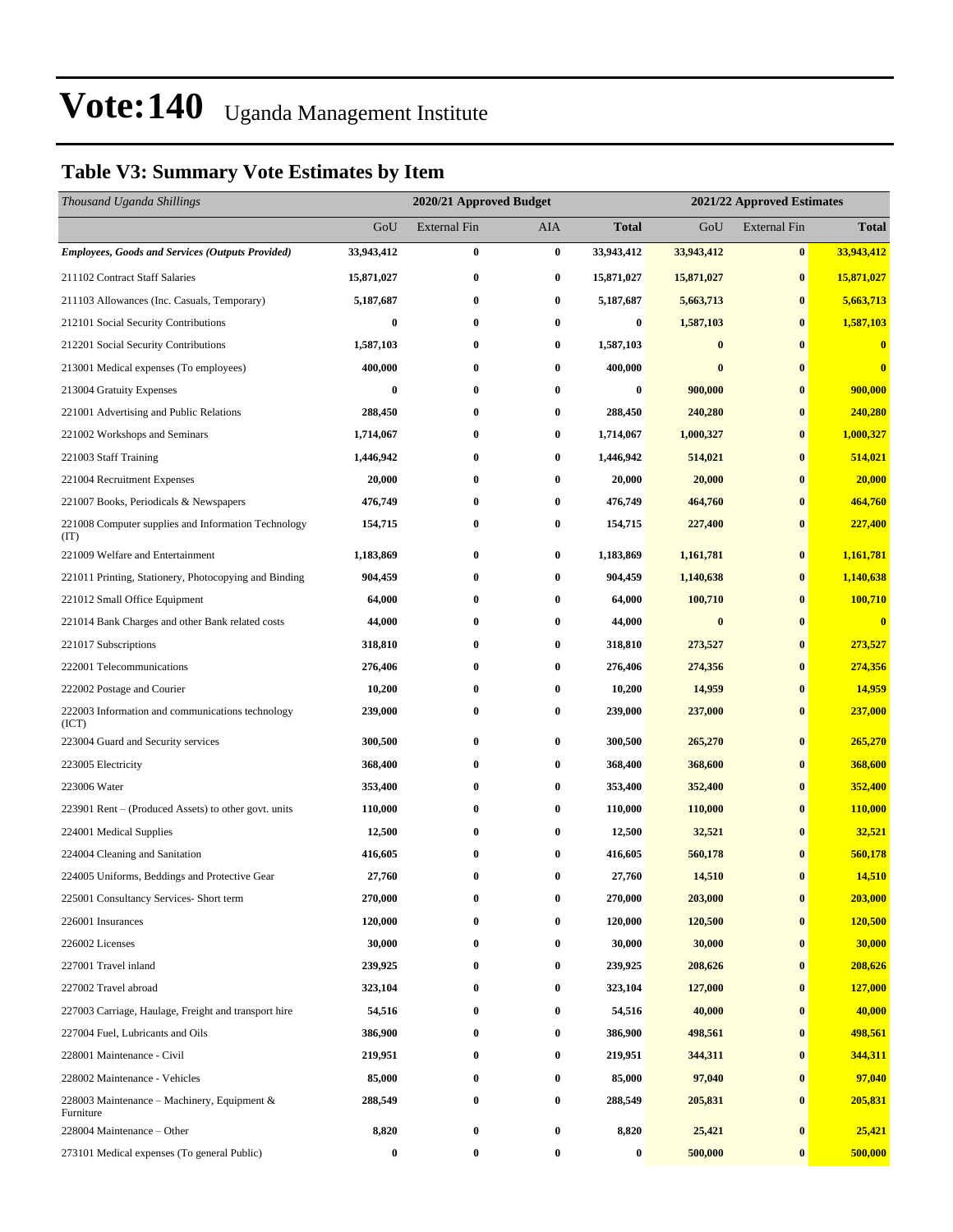| 282101 Donations                      | 20,000     | $\bf{0}$         | $\bf{0}$     | 20,000     | 28,043       | $\mathbf{0}$ | 28,043                  |
|---------------------------------------|------------|------------------|--------------|------------|--------------|--------------|-------------------------|
| 282104 Compensation to 3rd Parties    | 120,000    | $\bf{0}$         | $\bf{0}$     | 120,000    | 119,999      | $\bf{0}$     | 119,999                 |
| <b>Investment (Capital Purchases)</b> | 2,385,000  | $\bf{0}$         | $\bf{0}$     | 2,385,000  | 1,200,000    | $\mathbf{0}$ | 1,200,000               |
| 312101 Non-Residential Buildings      | 1,675,000  | $\bf{0}$         | $\bf{0}$     | 1,675,000  | 1,200,000    |              | 1,200,000               |
| 312201 Transport Equipment            | 250,000    | $\bf{0}$         | $\bf{0}$     | 250,000    | $\bf{0}$     |              | $\mathbf{0}$            |
| 312203 Furniture & Fixtures           | 150,000    | $\bf{0}$         | $\bf{0}$     | 150,000    | $\bf{0}$     |              | $\bf{0}$                |
| 312211 Office Equipment               | 60,000     | $\bf{0}$         | $\bf{0}$     | 60,000     | $\bf{0}$     |              | $\bf{0}$                |
| 312213 ICT Equipment                  | 250,000    | $\bf{0}$         | $\bf{0}$     | 250,000    | $\bf{0}$     |              | $\mathbf{0}$            |
| <b>Arrears</b>                        | 5,227      | $\bf{0}$         | $\bf{0}$     | 5,227      | $\bf{0}$     | $\mathbf{0}$ | $\overline{\mathbf{0}}$ |
| 321605 Domestic arrears (Budgeting)   | 5,227      | $\bf{0}$         | $\bf{0}$     | 5,227      | $\bf{0}$     |              | $\overline{\mathbf{0}}$ |
| <b>Grand Total Vote 140</b>           | 36,333,640 | $\bf{0}$         | $\bf{0}$     | 36,333,640 | 35, 143, 412 | $\bf{0}$     | 35,143,412              |
| <b>Total Excluding Arrears</b>        | 36,328,412 | $\boldsymbol{0}$ | $\mathbf{0}$ | 36,328,412 | 35,143,412   | $\mathbf{0}$ | 35,143,412              |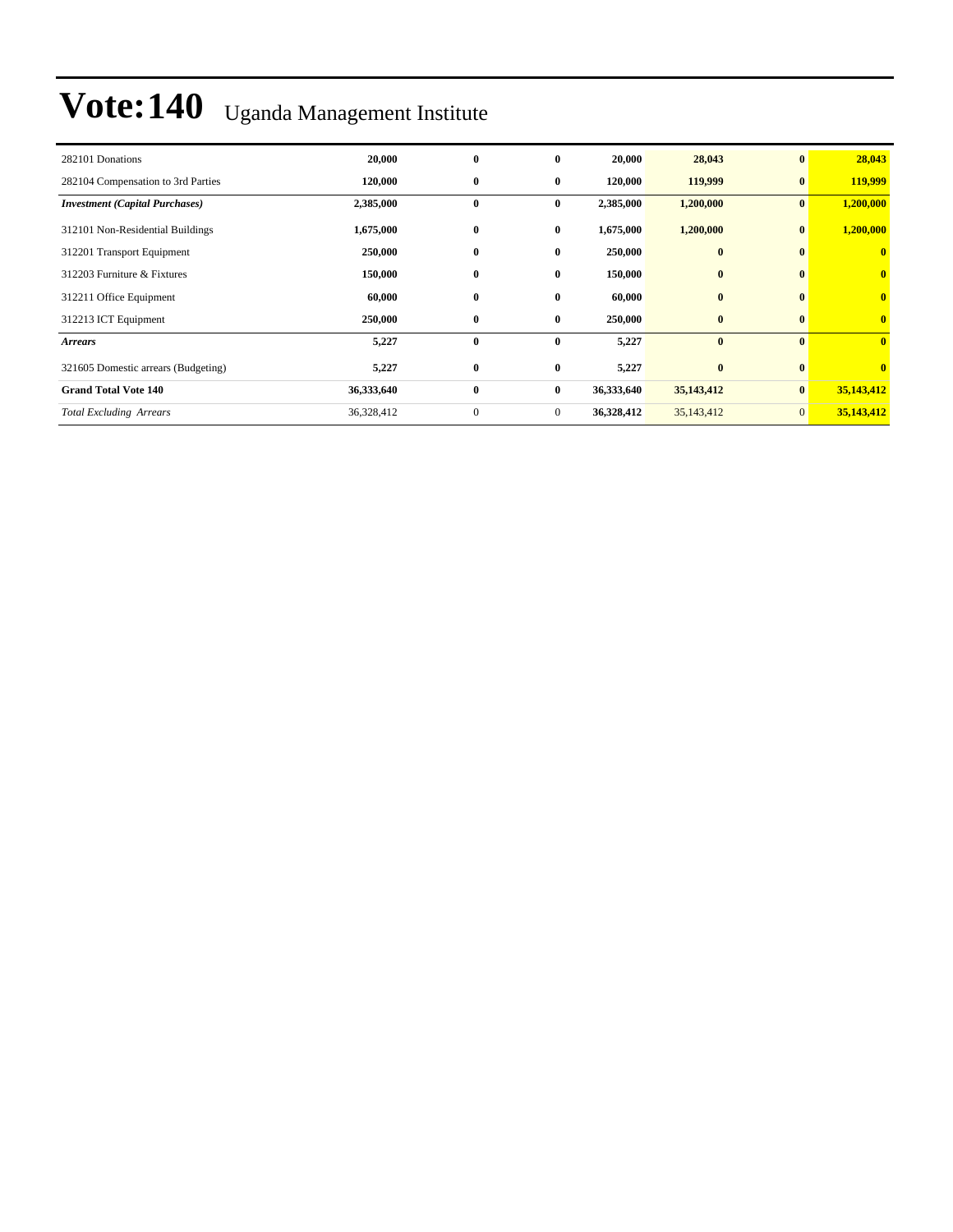#### **Table V4: Detailed Estimates by Sub-SubProgramme, Department,Project and Budget Output and Item**

#### *Sub-SubProgrammme 13 Support Services Programme*

*Recurrent Budget Estimates*

#### **Department 01 Corporate Directorate**

| Thousand Uganda Shillings                                    |                       | 2020/21 Approved Budget |                  |              | 2021/22 Approved Estimates |                  |               |
|--------------------------------------------------------------|-----------------------|-------------------------|------------------|--------------|----------------------------|------------------|---------------|
| <b>Outputs Provided</b>                                      | Wage                  | Non Wage                | AIA              | <b>Total</b> | Wage                       | Non Wage         | <b>Total</b>  |
| <b>Budget Output 071301 Administrative Services</b>          |                       |                         |                  |              |                            |                  |               |
| 211103 Allowances (Inc. Casuals, Temporary)                  | $\boldsymbol{0}$      | 169,901                 | $\overline{0}$   | 169,901      | $\mathbf{0}$               | 139,572          | 139,572       |
| 221001 Advertising and Public Relations                      | $\boldsymbol{0}$      | 220,000                 | $\mathbf{0}$     | 220,000      | $\mathbf{0}$               | 220,780          | 220,780       |
| 221002 Workshops and Seminars                                | $\boldsymbol{0}$      | 325,970                 | $\mathbf{0}$     | 325,970      | $\mathbf{0}$               | 177,472          | 177,472       |
| 221003 Staff Training                                        | $\boldsymbol{0}$      | 60,000                  | $\mathbf{0}$     | 60,000       | $\mathbf{0}$               | $\mathbf{0}$     | $\bf{0}$      |
| 221008 Computer supplies and Information Technology (IT)     | $\boldsymbol{0}$      | 13,560                  | $\boldsymbol{0}$ | 13,560       | $\mathbf{0}$               | 13,300           | 13,300        |
| 221009 Welfare and Entertainment                             | $\boldsymbol{0}$      | 64,747                  | $\overline{0}$   | 64,747       | $\mathbf{0}$               | 33,747           | 33,747        |
| 221011 Printing, Stationery, Photocopying and Binding        | $\boldsymbol{0}$      | 150,659                 | $\mathbf{0}$     | 150,659      | $\mathbf{0}$               | 175,904          | 175,904       |
| 221012 Small Office Equipment                                | $\boldsymbol{0}$      | 4,500                   | $\mathbf{0}$     | 4,500        | $\mathbf{0}$               | $\boldsymbol{0}$ | $\bf{0}$      |
| 221017 Subscriptions                                         | $\boldsymbol{0}$      | 99,150                  | $\overline{0}$   | 99,150       | $\mathbf{0}$               | 110,150          | 110,150       |
| 222001 Telecommunications                                    | $\boldsymbol{0}$      | 2,000                   | $\mathbf{0}$     | 2,000        | $\mathbf{0}$               | 2,000            | 2,000         |
| 224005 Uniforms, Beddings and Protective Gear                | $\boldsymbol{0}$      | 12,000                  | $\mathbf{0}$     | 12,000       | $\mathbf{0}$               | $\mathbf{0}$     | $\bf{0}$      |
| 227001 Travel inland                                         | $\boldsymbol{0}$      | 71,769                  | $\mathbf{0}$     | 71,769       | $\mathbf{0}$               | 69,300           | 69,300        |
| 227002 Travel abroad                                         | $\boldsymbol{0}$      | 27,000                  | $\mathbf{0}$     | 27,000       | $\mathbf{0}$               | 39,000           | 39,000        |
| 227004 Fuel, Lubricants and Oils                             | $\boldsymbol{0}$      | 20,592                  | $\boldsymbol{0}$ | 20,592       | $\mathbf{0}$               | 20,592           | 20,592        |
| 282101 Donations                                             | $\boldsymbol{0}$      | 20,000                  | $\boldsymbol{0}$ | 20,000       | $\mathbf{0}$               | 28,043           | 28,043        |
| <b>Total Cost of Budget Output 01</b>                        | $\boldsymbol{\theta}$ | 1,261,848               | 0                | 1,261,848    | $\boldsymbol{\theta}$      | 1,029,860        | 1,029,860     |
| <b>Budget Output 071303 Procurement Services</b>             |                       |                         |                  |              |                            |                  |               |
| 211103 Allowances (Inc. Casuals, Temporary)                  | $\boldsymbol{0}$      | 88,400                  | $\boldsymbol{0}$ | 88,400       | $\mathbf{0}$               | 88,400           | 88,400        |
| 221001 Advertising and Public Relations                      | $\boldsymbol{0}$      | 18,000                  | $\mathbf{0}$     | 18,000       | $\mathbf{0}$               | 18,000           | 18,000        |
| 221002 Workshops and Seminars                                | $\boldsymbol{0}$      | 14,000                  | $\overline{0}$   | 14,000       | $\mathbf{0}$               | 14,000           | <b>14,000</b> |
| 221003 Staff Training                                        | $\boldsymbol{0}$      | 40,000                  | $\mathbf{0}$     | 40,000       | $\mathbf{0}$               | 6,000            | 6,000         |
| 221008 Computer supplies and Information Technology (IT)     | $\boldsymbol{0}$      | $\boldsymbol{0}$        | $\overline{0}$   | $\bf{0}$     | $\mathbf{0}$               | 5,000            | 5,000         |
| 221009 Welfare and Entertainment                             | $\boldsymbol{0}$      | 14,000                  | $\boldsymbol{0}$ | 14,000       | $\mathbf{0}$               | 2,000            | 2,000         |
| 221011 Printing, Stationery, Photocopying and Binding        | $\boldsymbol{0}$      | 14,520                  | $\mathbf{0}$     | 14,520       | $\mathbf{0}$               | 18,000           | 18,000        |
| 221012 Small Office Equipment                                | $\boldsymbol{0}$      | 11,500                  | $\mathbf{0}$     | 11,500       | $\boldsymbol{0}$           | $\boldsymbol{0}$ | $\bf{0}$      |
| 221017 Subscriptions                                         | $\boldsymbol{0}$      | 4,600                   | $\mathbf{0}$     | 4,600        | $\mathbf{0}$               | 4,600            | 4,600         |
| 222001 Telecommunications                                    | $\boldsymbol{0}$      | 2,000                   | $\mathbf{0}$     | 2,000        | $\mathbf{0}$               | $\mathbf{0}$     | $\bf{0}$      |
| 225001 Consultancy Services- Short term                      | $\boldsymbol{0}$      | 10,000                  | $\boldsymbol{0}$ | 10,000       | $\mathbf{0}$               | 14,000           | <b>14,000</b> |
| 227001 Travel inland                                         | $\boldsymbol{0}$      | 9,300                   | $\mathbf{0}$     | 9,300        | $\mathbf{0}$               | 10,000           | 10,000        |
| 227002 Travel abroad                                         | $\boldsymbol{0}$      | $\boldsymbol{0}$        | $\boldsymbol{0}$ | $\bf{0}$     | $\boldsymbol{0}$           | 23,000           | 23,000        |
| <b>Total Cost of Budget Output 03</b>                        | $\boldsymbol{\theta}$ | 226,320                 | 0                | 226,320      | $\boldsymbol{\theta}$      | 203,000          | 203,000       |
| <b>Budget Output 071304 Planning and Monitoring Services</b> |                       |                         |                  |              |                            |                  |               |
| 211103 Allowances (Inc. Casuals, Temporary)                  | $\boldsymbol{0}$      | 82,800                  | $\boldsymbol{0}$ | 82,800       | $\mathbf{0}$               | 82,884           | 82,884        |
| 221002 Workshops and Seminars                                | $\boldsymbol{0}$      | 50,000                  | $\boldsymbol{0}$ | 50,000       | $\boldsymbol{0}$           | 20,000           | 20,000        |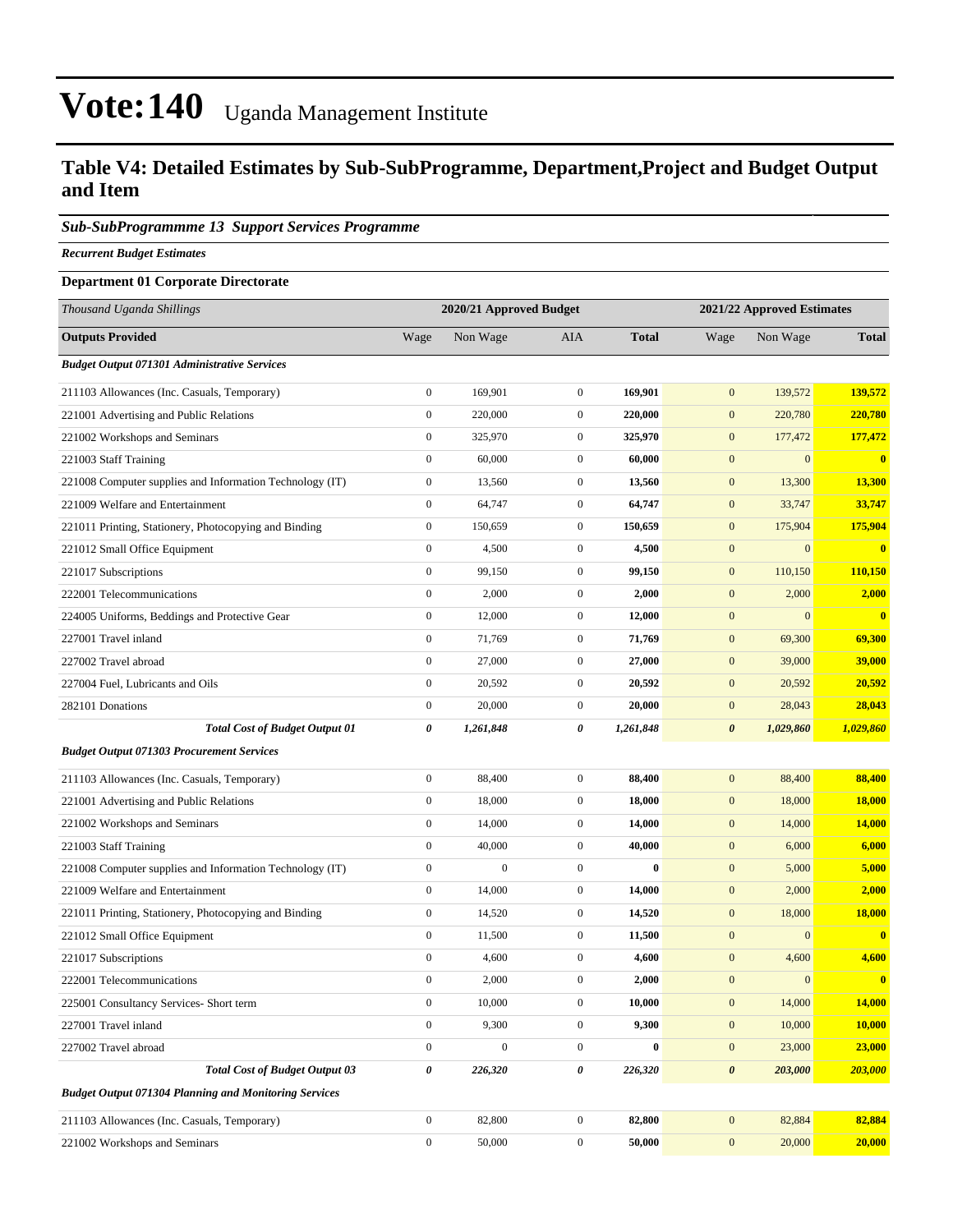| 221003 Staff Training                                    | $\boldsymbol{0}$ | 25,000           | $\boldsymbol{0}$ | 25,000       | $\mathbf{0}$<br>20,000           | 20,000        |
|----------------------------------------------------------|------------------|------------------|------------------|--------------|----------------------------------|---------------|
| 221008 Computer supplies and Information Technology (IT) | $\boldsymbol{0}$ | 3,000            | $\mathbf{0}$     | 3,000        | $\mathbf{0}$<br>3,000            | 3,000         |
| 221009 Welfare and Entertainment                         | $\boldsymbol{0}$ | 50,000           | $\mathbf{0}$     | 50,000       | $\mathbf{0}$<br>30,000           | 30,000        |
| 221011 Printing, Stationery, Photocopying and Binding    | $\boldsymbol{0}$ | 16,335           | $\mathbf{0}$     | 16,335       | $\mathbf{0}$<br>18,000           | 18,000        |
| 221017 Subscriptions                                     | $\boldsymbol{0}$ | 1,700            | $\mathbf{0}$     | 1,700        | $\mathbf{0}$<br>700              | 700           |
| 222001 Telecommunications                                | $\boldsymbol{0}$ | 600              | $\mathbf{0}$     | 600          | $\mathbf{0}$<br>1,200            | 1,200         |
| 225001 Consultancy Services- Short term                  | $\boldsymbol{0}$ | 38,000           | $\mathbf{0}$     | 38,000       | $\mathbf{0}$<br>19,000           | <b>19,000</b> |
| 227001 Travel inland                                     | $\boldsymbol{0}$ | 24,349           | $\mathbf{0}$     | 24,349       | $\mathbf{0}$<br>25,000           | 25,000        |
| 227002 Travel abroad                                     | $\boldsymbol{0}$ | 18,000           | $\mathbf{0}$     | 18,000       | $\mathbf{0}$<br>30,000           | 30,000        |
| 227004 Fuel, Lubricants and Oils                         | $\boldsymbol{0}$ | $\boldsymbol{0}$ | $\mathbf{0}$     | $\bf{0}$     | $\mathbf{0}$<br>10,000           | 10,000        |
| <b>Total Cost of Budget Output 04</b>                    | 0                | 309,784          | 0                | 309,784      | $\boldsymbol{\theta}$<br>259,784 | 259,784       |
| <b>Budget Output 071305 Audit</b>                        |                  |                  |                  |              |                                  |               |
| 211103 Allowances (Inc. Casuals, Temporary)              | $\boldsymbol{0}$ | 27,600           | $\overline{0}$   | 27,600       | $\mathbf{0}$<br>22,500           | 22,500        |
| 221002 Workshops and Seminars                            | $\boldsymbol{0}$ | 30,000           | $\mathbf{0}$     | 30,000       | $\mathbf{0}$<br>12,500           | 12,500        |
| 221003 Staff Training                                    | $\boldsymbol{0}$ | 60,000           | $\mathbf{0}$     | 60,000       | $\mathbf{0}$<br>30,000           | 30,000        |
| 221008 Computer supplies and Information Technology (IT) | $\boldsymbol{0}$ | 2,400            | $\mathbf{0}$     | 2,400        | $\mathbf{0}$<br>200              | 200           |
| 221011 Printing, Stationery, Photocopying and Binding    | $\boldsymbol{0}$ | 5,445            | $\mathbf{0}$     | 5,445        | $\mathbf{0}$<br>13,059           | 13,059        |
| 221012 Small Office Equipment                            | $\boldsymbol{0}$ | 700              | $\overline{0}$   | 700          | $\boldsymbol{0}$<br>1,000        | <b>1,000</b>  |
| 221017 Subscriptions                                     | $\boldsymbol{0}$ | 5,800            | $\mathbf{0}$     | 5,800        | $\mathbf{0}$<br>6,000            | 6,000         |
| 227001 Travel inland                                     | $\boldsymbol{0}$ | $\boldsymbol{0}$ | $\mathbf{0}$     | $\bf{0}$     | $\mathbf{0}$<br>3,000            | 3,000         |
| 227004 Fuel, Lubricants and Oils                         | $\boldsymbol{0}$ | $\boldsymbol{0}$ | $\overline{0}$   | $\bf{0}$     | $\mathbf{0}$<br>2,100            | 2,100         |
| <b>Total Cost of Budget Output 05</b>                    | 0                | 131,945          | 0                | 131,945      | $\boldsymbol{\theta}$<br>90,359  | 90,359        |
| <b>Budget Output 071307 Estates and Works</b>            |                  |                  |                  |              |                                  |               |
| 211103 Allowances (Inc. Casuals, Temporary)              | $\boldsymbol{0}$ | 230,628          | $\overline{0}$   | 230,628      | $\boldsymbol{0}$<br>111,900      | 111,900       |
| 221002 Workshops and Seminars                            | $\boldsymbol{0}$ | 20,000           | $\mathbf{0}$     | 20,000       | $\mathbf{0}$<br>14,000           | <b>14,000</b> |
| 221003 Staff Training                                    | $\boldsymbol{0}$ | 20,000           | $\mathbf{0}$     | 20,000       | $\mathbf{0}$<br>$\boldsymbol{0}$ | $\bf{0}$      |
| 221008 Computer supplies and Information Technology (IT) | $\boldsymbol{0}$ | 10,000           | $\mathbf{0}$     | 10,000       | $\mathbf{0}$<br>10,000           | 10,000        |
| 221009 Welfare and Entertainment                         | $\boldsymbol{0}$ | 50,000           | $\mathbf{0}$     | 50,000       | $\mathbf{0}$<br>62,500           | 62,500        |
| 221011 Printing, Stationery, Photocopying and Binding    | $\boldsymbol{0}$ | 22,688           | $\mathbf{0}$     | 22,688       | $\mathbf{0}$<br>28,916           | 28,916        |
| 222001 Telecommunications                                | $\boldsymbol{0}$ | 800              | $\mathbf{0}$     | 800          | $\mathbf{0}$<br>800              | 800           |
| 225001 Consultancy Services- Short term                  | $\boldsymbol{0}$ | $\Omega$         | 0                | $\mathbf{0}$ | 100,000<br>$\boldsymbol{0}$      | 100,000       |
| <b>Total Cost of Budget Output 07</b>                    | 0                | 354,116          | 0                | 354,116      | $\boldsymbol{\theta}$<br>328,116 | 328,116       |
| <b>Budget Output 071310 Library Affairs</b>              |                  |                  |                  |              |                                  |               |
| 211103 Allowances (Inc. Casuals, Temporary)              | $\boldsymbol{0}$ | 40,000           | $\mathbf{0}$     | 40,000       | $\mathbf{0}$<br>10,563           | 10,563        |
| 221001 Advertising and Public Relations                  | $\boldsymbol{0}$ | $\boldsymbol{0}$ | $\boldsymbol{0}$ | $\bf{0}$     | $\boldsymbol{0}$<br>1,500        | 1,500         |
| 221002 Workshops and Seminars                            | $\boldsymbol{0}$ | 48,000           | $\boldsymbol{0}$ | 48,000       | $\mathbf{0}$<br>30,000           | 30,000        |
| 221003 Staff Training                                    | $\boldsymbol{0}$ | 48,000           | $\boldsymbol{0}$ | 48,000       | 7,000<br>$\mathbf{0}$            | 7,000         |
| 221007 Books, Periodicals & Newspapers                   | $\boldsymbol{0}$ | 285,000          | $\boldsymbol{0}$ | 285,000      | $\mathbf{0}$<br>254,327          | 254,327       |
| 221008 Computer supplies and Information Technology (IT) | $\boldsymbol{0}$ | $\mathbf{0}$     | $\mathbf{0}$     | $\bf{0}$     | 7,115<br>$\bf{0}$                | 7,115         |
| 221009 Welfare and Entertainment                         | $\boldsymbol{0}$ | 20,000           | $\boldsymbol{0}$ | 20,000       | $\boldsymbol{0}$<br>15,320       | 15,320        |
| 221011 Printing, Stationery, Photocopying and Binding    | $\boldsymbol{0}$ | 22,688           | $\boldsymbol{0}$ | 22,688       | $\mathbf{0}$<br>17,170           | 17,170        |
| 221012 Small Office Equipment                            | $\boldsymbol{0}$ | $\boldsymbol{0}$ | $\boldsymbol{0}$ | $\bf{0}$     | $\mathbf{0}$<br>60               | 60            |
| 221017 Subscriptions                                     | $\boldsymbol{0}$ | 4,000            | $\boldsymbol{0}$ | 4,000        | $\mathbf{0}$<br>3,550            | 3,550         |
| 222003 Information and communications technology (ICT)   | $\boldsymbol{0}$ | 4,000            | $\mathbf{0}$     | 4,000        | 9,000<br>$\bf{0}$                | 9,000         |
| 225001 Consultancy Services- Short term                  | $\boldsymbol{0}$ | $\boldsymbol{0}$ | $\boldsymbol{0}$ | $\bf{0}$     | $\mathbf{0}$<br>10,000           | 10,000        |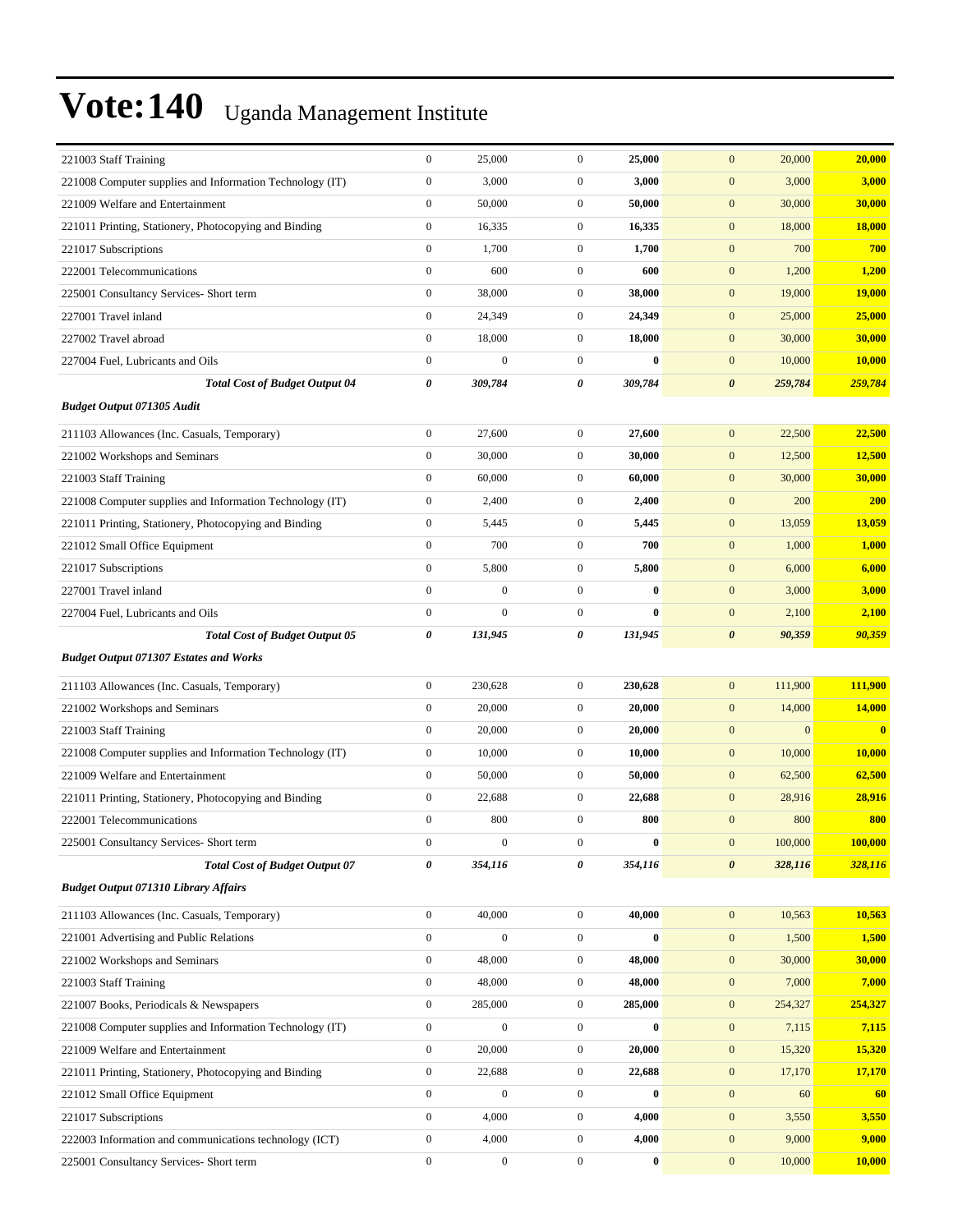| 227001 Travel inland                                                     | $\mathbf{0}$          | 9,300                   | $\mathbf{0}$     | 9,300        | $\mathbf{0}$          | $\mathbf{0}$               | $\bf{0}$      |
|--------------------------------------------------------------------------|-----------------------|-------------------------|------------------|--------------|-----------------------|----------------------------|---------------|
| 228004 Maintenance - Other                                               | $\boldsymbol{0}$      | 5,000                   | $\mathbf{0}$     | 5,000        | $\mathbf{0}$          | 5,001                      | 5,001         |
| <b>Total Cost of Budget Output 10</b>                                    | $\boldsymbol{\theta}$ | 485,988                 | 0                | 485,988      | $\boldsymbol{\theta}$ | 370,606                    | 370,606       |
| <b>Total Cost Of Outputs Provided</b>                                    | $\bf{0}$              | 2,770,001               | $\bf{0}$         | 2,770,001    | $\bf{0}$              | 2,281,725                  | 2,281,725     |
| <b>Total Cost for Department 01</b>                                      | $\bf{0}$              | 2,770,001               | $\bf{0}$         | 2,770,001    | $\bf{0}$              | 2,281,725                  | 2,281,725     |
| <b>Total Excluding Arrears</b>                                           | $\boldsymbol{0}$      | 2,770,001               | $\mathbf{0}$     | 2,770,001    | $\mathbf{0}$          | 2,281,725                  | 2,281,725     |
| Department 02 Directorate of Finance & Administration                    |                       |                         |                  |              |                       |                            |               |
| Thousand Uganda Shillings                                                |                       | 2020/21 Approved Budget |                  |              |                       | 2021/22 Approved Estimates |               |
| <b>Outputs Provided</b>                                                  | Wage                  | Non Wage                | AIA              | <b>Total</b> | Wage                  | Non Wage                   | <b>Total</b>  |
| <b>Budget Output 071301 Administrative Services</b>                      |                       |                         |                  |              |                       |                            |               |
| 211103 Allowances (Inc. Casuals, Temporary)                              | $\boldsymbol{0}$      | 721,007                 | $\boldsymbol{0}$ | 721,007      | $\mathbf{0}$          | 708,071                    | 708,071       |
| 221002 Workshops and Seminars                                            | $\boldsymbol{0}$      | 154,397                 | $\overline{0}$   | 154,397      | $\boldsymbol{0}$      | 68,555                     | 68,555        |
| 221003 Staff Training                                                    | $\boldsymbol{0}$      | 133,882                 | $\boldsymbol{0}$ | 133,882      | $\boldsymbol{0}$      | 20,550                     | 20,550        |
| 221007 Books, Periodicals & Newspapers                                   | $\boldsymbol{0}$      | 60,000                  | $\overline{0}$   | 60,000       | $\boldsymbol{0}$      | 60,000                     | 60,000        |
| 221008 Computer supplies and Information Technology (IT)                 | $\mathbf{0}$          | 19,050                  | $\mathbf{0}$     | 19,050       | $\mathbf{0}$          | 17,390                     | 17,390        |
| 221009 Welfare and Entertainment                                         | $\boldsymbol{0}$      | 151,370                 | $\mathbf{0}$     | 151,370      | $\boldsymbol{0}$      | 203,210                    | 203,210       |
| 221011 Printing, Stationery, Photocopying and Binding                    | $\boldsymbol{0}$      | 115,680                 | $\boldsymbol{0}$ | 115,680      | $\boldsymbol{0}$      | 103,870                    | 103,870       |
| 221017 Subscriptions                                                     | $\boldsymbol{0}$      | 70,800                  | $\boldsymbol{0}$ | 70,800       | $\mathbf{0}$          | 26,450                     | 26,450        |
| 222001 Telecommunications                                                | $\boldsymbol{0}$      | 254,976                 | $\boldsymbol{0}$ | 254,976      | $\mathbf{0}$          | 254,976                    | 254,976       |
| 222002 Postage and Courier                                               | $\boldsymbol{0}$      | 8,000                   | $\mathbf{0}$     | 8,000        | $\mathbf{0}$          | 8,000                      | 8,000         |
| 222003 Information and communications technology (ICT)                   | $\boldsymbol{0}$      | 135,000                 | $\mathbf{0}$     | 135,000      | $\mathbf{0}$          | 173,000                    | 173,000       |
| 224005 Uniforms, Beddings and Protective Gear                            | $\boldsymbol{0}$      | 13,760                  | $\boldsymbol{0}$ | 13,760       | $\mathbf{0}$          | 12,200                     | 12,200        |
| 225001 Consultancy Services- Short term                                  | $\boldsymbol{0}$      | 60,000                  | $\boldsymbol{0}$ | 60,000       | $\mathbf{0}$          | 60,000                     | 60,000        |
| 226001 Insurances                                                        | $\boldsymbol{0}$      | 120,000                 | $\overline{0}$   | 120,000      | $\mathbf{0}$          | 120,000                    | 120,000       |
| 226002 Licenses                                                          | $\boldsymbol{0}$      | 30,000                  | $\mathbf{0}$     | 30,000       | $\mathbf{0}$          | 30,000                     | 30,000        |
| 227001 Travel inland                                                     | $\boldsymbol{0}$      | 19,232                  | $\mathbf{0}$     | 19,232       | $\mathbf{0}$          | 19,546                     | 19,546        |
| 227002 Travel abroad                                                     | $\boldsymbol{0}$      | 45,001                  | $\overline{0}$   | 45,001       | $\mathbf{0}$          | $\mathbf{0}$               | $\bf{0}$      |
| 227003 Carriage, Haulage, Freight and transport hire                     | $\boldsymbol{0}$      | 54,516                  | $\boldsymbol{0}$ | 54,516       | $\boldsymbol{0}$      | 40,000                     | 40,000        |
| 227004 Fuel, Lubricants and Oils                                         | $\boldsymbol{0}$      | 259,828                 | $\boldsymbol{0}$ | 259,828      | $\boldsymbol{0}$      | 343,789                    | 343,789       |
| 228002 Maintenance - Vehicles                                            | $\boldsymbol{0}$      | 85,000                  | $\mathbf{0}$     | 85,000       | $\mathbf{0}$          | 97,040                     | 97,040        |
| 228003 Maintenance – Machinery, Equipment & Furniture                    | $\boldsymbol{0}$      | 107,064                 | $\boldsymbol{0}$ | 107,064      | $\mathbf{0}$          | 82,154                     | 82,154        |
| <b>Total Cost of Budget Output 01</b>                                    | 0                     | 2,618,563               | 0                | 2,618,563    | $\boldsymbol{\theta}$ | 2,448,801                  | 2,448,801     |
| <b>Budget Output 071302 Financial Management and Accounting Services</b> |                       |                         |                  |              |                       |                            |               |
| 211103 Allowances (Inc. Casuals, Temporary)                              | $\boldsymbol{0}$      | 37,206                  | $\boldsymbol{0}$ | 37,206       | $\boldsymbol{0}$      | 46,846                     | 46,846        |
| 221002 Workshops and Seminars                                            | $\boldsymbol{0}$      | 50,000                  | $\boldsymbol{0}$ | 50,000       | $\mathbf{0}$          | 50,000                     | 50,000        |
| 221003 Staff Training                                                    | $\boldsymbol{0}$      | 60,000                  | $\boldsymbol{0}$ | 60,000       | $\boldsymbol{0}$      | 27,000                     | 27,000        |
| 221008 Computer supplies and Information Technology (IT)                 | $\boldsymbol{0}$      | 12,000                  | $\boldsymbol{0}$ | 12,000       | $\boldsymbol{0}$      | 15,000                     | 15,000        |
| 221009 Welfare and Entertainment                                         | $\boldsymbol{0}$      | 45,000                  | $\boldsymbol{0}$ | 45,000       | $\boldsymbol{0}$      | 32,000                     | <b>32,000</b> |
| 221011 Printing, Stationery, Photocopying and Binding                    | $\boldsymbol{0}$      | 29,040                  | $\boldsymbol{0}$ | 29,040       | $\boldsymbol{0}$      | 26,500                     | 26,500        |
| 221012 Small Office Equipment                                            | $\boldsymbol{0}$      | 19,600                  | $\boldsymbol{0}$ | 19,600       | $\boldsymbol{0}$      | 38,600                     | 38,600        |
| 221014 Bank Charges and other Bank related costs                         | $\boldsymbol{0}$      | 44,000                  | $\boldsymbol{0}$ | 44,000       | $\boldsymbol{0}$      | $\mathbf{0}$               | $\bf{0}$      |
| 221017 Subscriptions                                                     | $\boldsymbol{0}$      | 4,500                   | $\boldsymbol{0}$ | 4,500        | $\boldsymbol{0}$      | 3,500                      | 3,500         |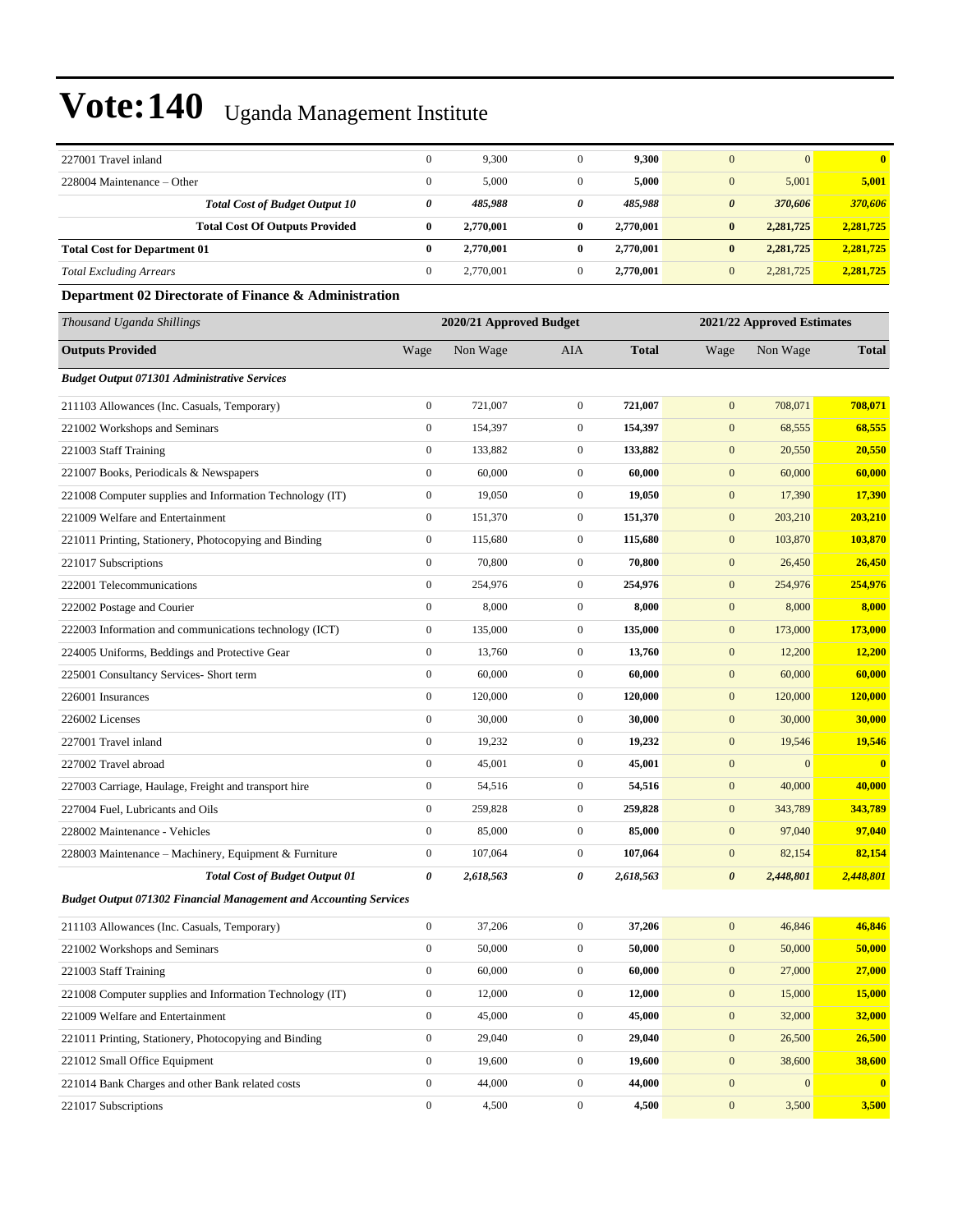| 227002 Travel abroad                                           | $\boldsymbol{0}$ | 27,000           | $\mathbf{0}$     | 27,000       | $\mathbf{0}$          | 35,000       | 35,000                  |
|----------------------------------------------------------------|------------------|------------------|------------------|--------------|-----------------------|--------------|-------------------------|
| <b>Total Cost of Budget Output 02</b>                          | $\pmb{\theta}$   | 328,346          | 0                | 328,346      | $\boldsymbol{\theta}$ | 274,446      | 274,446                 |
| <b>Budget Output 071307 Estates and Works</b>                  |                  |                  |                  |              |                       |              |                         |
| 211103 Allowances (Inc. Casuals, Temporary)                    | $\boldsymbol{0}$ | 18,000           | $\mathbf{0}$     | 18.000       | $\mathbf{0}$          | 27,500       | 27,500                  |
| 221002 Workshops and Seminars                                  | $\boldsymbol{0}$ | $\overline{0}$   | $\mathbf{0}$     | $\mathbf{0}$ | $\mathbf{0}$          | 1,000        | 1,000                   |
| 221003 Staff Training                                          | $\boldsymbol{0}$ | 40,000           | $\mathbf{0}$     | 40,000       | $\mathbf{0}$          | 8,000        | 8,000                   |
| 221008 Computer supplies and Information Technology (IT)       | $\boldsymbol{0}$ | 3,100            | $\mathbf{0}$     | 3,100        | $\mathbf{0}$          | 3,200        | 3,200                   |
| 221011 Printing, Stationery, Photocopying and Binding          | $\boldsymbol{0}$ | 5,990            | $\mathbf{0}$     | 5,990        | $\mathbf{0}$          | 5,600        | 5,600                   |
| 221012 Small Office Equipment                                  | $\mathbf{0}$     | 800              | $\mathbf{0}$     | 800          | $\mathbf{0}$          | 2,000        | 2,000                   |
| 221017 Subscriptions                                           | $\boldsymbol{0}$ | 3,500            | $\mathbf{0}$     | 3,500        | $\mathbf{0}$          | 1,000        | 1,000                   |
| 223004 Guard and Security services                             | $\boldsymbol{0}$ | 300,500          | $\mathbf{0}$     | 300,500      | $\boldsymbol{0}$      | 256,000      | 256,000                 |
| 223005 Electricity                                             | $\boldsymbol{0}$ | 340,000          | $\mathbf{0}$     | 340,000      | $\mathbf{0}$          | 340,000      | 340,000                 |
| 223006 Water                                                   | $\boldsymbol{0}$ | 344,000          | $\mathbf{0}$     | 344,000      | $\boldsymbol{0}$      | 344,000      | 344,000                 |
| 224004 Cleaning and Sanitation                                 | $\overline{0}$   | 361,805          | $\mathbf{0}$     | 361,805      | $\mathbf{0}$          | 469,300      | 469,300                 |
| 224005 Uniforms, Beddings and Protective Gear                  | $\boldsymbol{0}$ | 2,000            | $\mathbf{0}$     | 2,000        | $\mathbf{0}$          | 2,000        | 2,000                   |
| 227001 Travel inland                                           | $\boldsymbol{0}$ | 16,069           | $\mathbf{0}$     | 16,069       | $\boldsymbol{0}$      | 5,560        | 5,560                   |
| 227004 Fuel, Lubricants and Oils                               | $\boldsymbol{0}$ | 50,000           | $\mathbf{0}$     | 50,000       | $\mathbf{0}$          | 68,200       | 68,200                  |
| 228001 Maintenance - Civil                                     | $\boldsymbol{0}$ | 211,803          | $\mathbf{0}$     | 211,803      | $\boldsymbol{0}$      | 336,998      | 336,998                 |
| 228003 Maintenance – Machinery, Equipment & Furniture          | $\boldsymbol{0}$ | 173,785          | $\mathbf{0}$     | 173,785      | $\mathbf{0}$          | 120,719      | 120,719                 |
| 228004 Maintenance – Other                                     | $\boldsymbol{0}$ | $\overline{0}$   | $\mathbf{0}$     | $\bf{0}$     | $\mathbf{0}$          | 14,500       | 14,500                  |
| <b>Total Cost of Budget Output 07</b>                          | 0                | 1,871,351        | 0                | 1,871,351    | $\boldsymbol{\theta}$ | 2,005,577    | 2,005,577               |
| <b>Budget Output 071308 University Hospital/Clinic</b>         |                  |                  |                  |              |                       |              |                         |
| 221003 Staff Training                                          | $\boldsymbol{0}$ | 4,000            | $\mathbf{0}$     | 4,000        | $\mathbf{0}$          | 4,000        | 4,000                   |
| 221008 Computer supplies and Information Technology (IT)       | $\boldsymbol{0}$ | 1,000            | $\mathbf{0}$     | 1,000        | $\mathbf{0}$          | $\mathbf{0}$ | $\bf{0}$                |
| 221009 Welfare and Entertainment                               | $\mathbf{0}$     | 4,000            | $\mathbf{0}$     | 4,000        | $\boldsymbol{0}$      | $\mathbf{0}$ | $\bf{0}$                |
| 221011 Printing, Stationery, Photocopying and Binding          | $\boldsymbol{0}$ | 1,702            | $\mathbf{0}$     | 1,702        | $\boldsymbol{0}$      | 2,000        | 2,000                   |
| 222001 Telecommunications                                      | $\boldsymbol{0}$ | 720              | $\mathbf{0}$     | 720          | $\mathbf{0}$          | $\mathbf{0}$ | $\overline{\mathbf{0}}$ |
| 224001 Medical Supplies                                        | $\boldsymbol{0}$ | 12,500           | $\mathbf{0}$     | 12,500       | $\mathbf{0}$          | 32,521       | 32,521                  |
| 224004 Cleaning and Sanitation                                 | $\mathbf{0}$     | $\boldsymbol{0}$ | $\boldsymbol{0}$ | $\bf{0}$     | $\mathbf{0}$          | 55,680       | 55,680                  |
| 224005 Uniforms, Beddings and Protective Gear                  | $\mathbf{0}$     | $\boldsymbol{0}$ | $\mathbf{0}$     | $\bf{0}$     | $\mathbf{0}$          | 310          | 310                     |
| <b>Total Cost of Budget Output 08</b>                          | 0                | 23,922           | 0                | 23,922       | $\boldsymbol{\theta}$ | 94,511       | 94,511                  |
| <b>Budget Output 071319 Human Resource Management Services</b> |                  |                  |                  |              |                       |              |                         |
| 211102 Contract Staff Salaries                                 | 15,871,027       | $\overline{0}$   | $\boldsymbol{0}$ | 15,871,027   | 15,871,027            | $\mathbf{0}$ | 15,871,027              |
| 211103 Allowances (Inc. Casuals, Temporary)                    | $\boldsymbol{0}$ | 1,053,552        | $\boldsymbol{0}$ | 1,053,552    | $\mathbf{0}$          | 1,572,843    | 1,572,843               |
| 212101 Social Security Contributions                           | $\mathbf{0}$     | $\boldsymbol{0}$ | $\boldsymbol{0}$ | $\bf{0}$     | $\boldsymbol{0}$      | 1,587,103    | 1,587,103               |
| 212201 Social Security Contributions                           | $\boldsymbol{0}$ | 1,587,103        | $\boldsymbol{0}$ | 1,587,103    | $\mathbf{0}$          | $\mathbf{0}$ | $\mathbf{0}$            |
| 213001 Medical expenses (To employees)                         | $\boldsymbol{0}$ | 400,000          | $\mathbf{0}$     | 400,000      | $\boldsymbol{0}$      | $\mathbf{0}$ | $\bf{0}$                |
| 213004 Gratuity Expenses                                       | $\boldsymbol{0}$ | $\boldsymbol{0}$ | $\boldsymbol{0}$ | $\bf{0}$     | $\boldsymbol{0}$      | 900,000      | 900,000                 |
| 221001 Advertising and Public Relations                        | $\boldsymbol{0}$ | 12,000           | $\boldsymbol{0}$ | 12,000       | $\boldsymbol{0}$      | $\mathbf{0}$ | $\mathbf{0}$            |
| 221002 Workshops and Seminars                                  | $\boldsymbol{0}$ | 24,000           | $\boldsymbol{0}$ | 24,000       | $\boldsymbol{0}$      | 22,000       | 22,000                  |
| 221003 Staff Training                                          | $\mathbf{0}$     | 20,000           | $\boldsymbol{0}$ | 20,000       | $\boldsymbol{0}$      | 40,000       | 40,000                  |
| 221004 Recruitment Expenses                                    | $\boldsymbol{0}$ | 20,000           | $\boldsymbol{0}$ | 20,000       | $\boldsymbol{0}$      | 20,000       | 20,000                  |
| 221009 Welfare and Entertainment                               | $\boldsymbol{0}$ | 423,000          | $\boldsymbol{0}$ | 423,000      | $\boldsymbol{0}$      | 450,000      | 450,000                 |
| 221011 Printing, Stationery, Photocopying and Binding          | $\boldsymbol{0}$ | 21,780           | $\boldsymbol{0}$ | 21,780       | $\boldsymbol{0}$      | 28,000       | 28,000                  |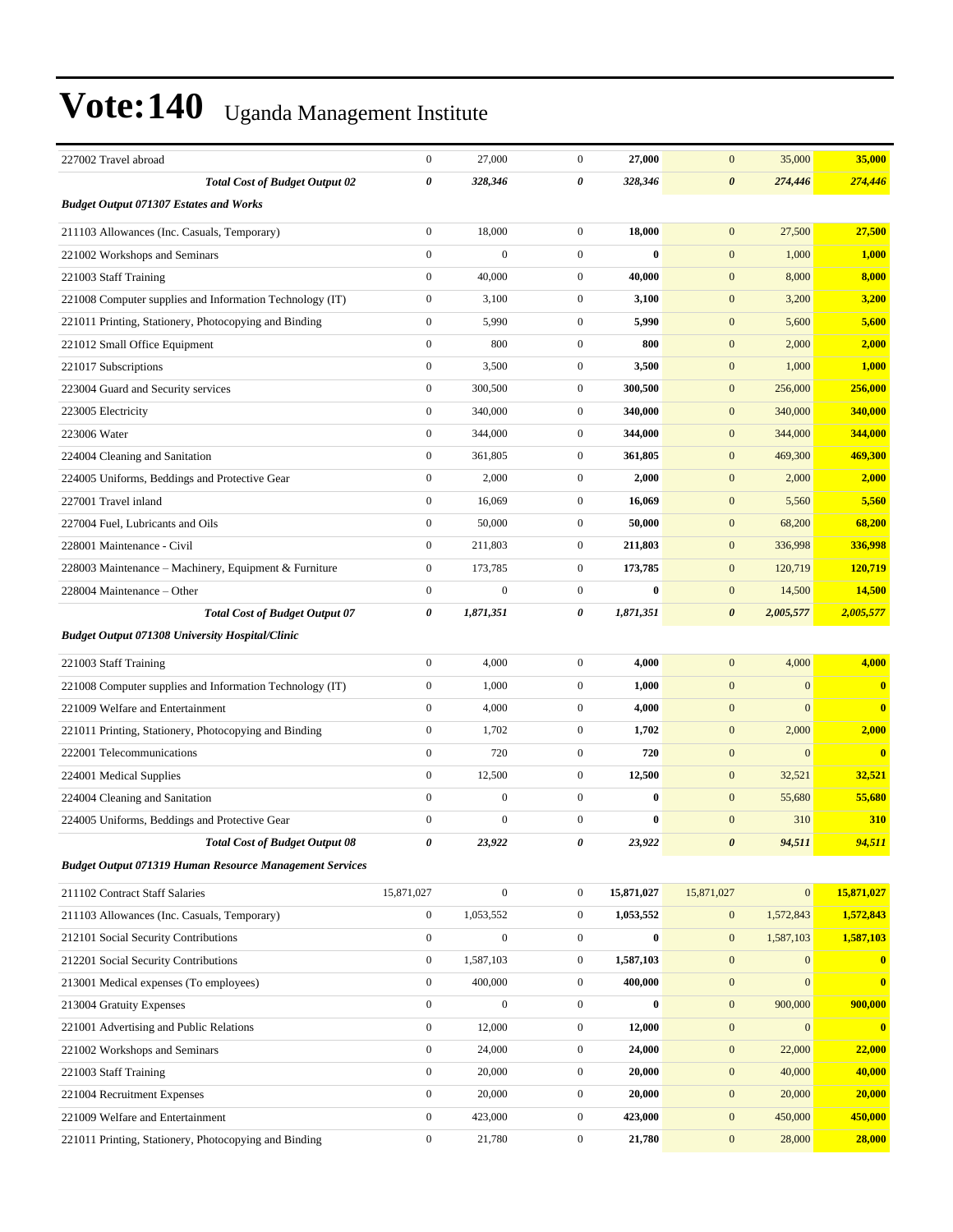| 221012 Small Office Equipment                                     | $\boldsymbol{0}$ | 5,000                   | $\boldsymbol{0}$ | 5,000        | $\mathbf{0}$          | 23,450                     | 23,450                |
|-------------------------------------------------------------------|------------------|-------------------------|------------------|--------------|-----------------------|----------------------------|-----------------------|
| 221017 Subscriptions                                              | $\boldsymbol{0}$ | 1,000                   | $\overline{0}$   | 1,000        | $\mathbf{0}$          | $\mathbf{0}$               | $\bf{0}$              |
| 273101 Medical expenses (To general Public)                       | $\boldsymbol{0}$ | $\mathbf{0}$            | $\mathbf{0}$     | $\bf{0}$     | $\mathbf{0}$          | 500,000                    | 500,000               |
| 282104 Compensation to 3rd Parties                                | $\boldsymbol{0}$ | 120,000                 | $\mathbf{0}$     | 120,000      | $\mathbf{0}$          | 119,999                    | 119,999               |
| <b>Total Cost of Budget Output 19</b>                             | 15,871,027       | 3,687,435               | 0                | 19,558,461   | 15,871,027            | 5,263,395                  | 21,134,421            |
| <b>Total Cost Of Outputs Provided</b>                             | 15,871,027       | 8,529,617               | $\bf{0}$         | 24,400,643   | 15,871,027            | 10,086,730                 | 25,957,756            |
| <b>Arrears</b>                                                    | Wage             | Non Wage                | AIA              | <b>Total</b> | Wage                  | Non Wage                   | <b>Total</b>          |
| <b>Budget Output 071399 Arrears</b>                               |                  |                         |                  |              |                       |                            |                       |
| 321605 Domestic arrears (Budgeting)                               | $\boldsymbol{0}$ | 5,227                   | $\boldsymbol{0}$ | 5,227        | $\mathbf{0}$          | $\mathbf{0}$               | $\bf{0}$              |
| <b>Total Cost of Budget Output 99</b>                             | 0                | 5,227                   | 0                | 5,227        | $\boldsymbol{\theta}$ | $\boldsymbol{\theta}$      | $\boldsymbol{\theta}$ |
| <b>Total Cost Of Arrears</b>                                      | $\bf{0}$         | 5,227                   | $\bf{0}$         | 5,227        | $\bf{0}$              | $\bf{0}$                   | $\bf{0}$              |
| <b>Total Cost for Department 02</b>                               | 15,871,027       | 8,534,844               | $\bf{0}$         | 24,405,871   | 15,871,027            | 10,086,730                 | 25,957,756            |
| <b>Total Excluding Arrears</b>                                    | 15,871,027       | 8,529,617               | $\boldsymbol{0}$ | 24,400,643   | 15,871,027            | 10,086,730                 | 25,957,756            |
| <b>Department 03 Directorate Programmes and Students' Affairs</b> |                  |                         |                  |              |                       |                            |                       |
| Thousand Uganda Shillings                                         |                  | 2020/21 Approved Budget |                  |              |                       | 2021/22 Approved Estimates |                       |
| <b>Outputs Provided</b>                                           | Wage             | Non Wage                | AIA              | <b>Total</b> | Wage                  | Non Wage                   | <b>Total</b>          |
| <b>Budget Output 071301 Administrative Services</b>               |                  |                         |                  |              |                       |                            |                       |
| 211103 Allowances (Inc. Casuals, Temporary)                       | $\boldsymbol{0}$ | 461,256                 | $\boldsymbol{0}$ | 461,256      | $\mathbf{0}$          | 360,808                    | 360,808               |
| 221002 Workshops and Seminars                                     | $\boldsymbol{0}$ | 115,500                 | $\mathbf{0}$     | 115,500      | $\mathbf{0}$          | 69,000                     | 69,000                |
| 221003 Staff Training                                             | $\boldsymbol{0}$ | 92,500                  | $\mathbf{0}$     | 92,500       | $\mathbf{0}$          | 4,971                      | 4,971                 |
| 221007 Books, Periodicals & Newspapers                            | $\boldsymbol{0}$ | 11,749                  | $\mathbf{0}$     | 11,749       | $\mathbf{0}$          | 10,433                     | 10,433                |
| 221008 Computer supplies and Information Technology (IT)          | $\boldsymbol{0}$ | 26,225                  | $\boldsymbol{0}$ | 26,225       | $\mathbf{0}$          | 24,020                     | 24,020                |
| 221009 Welfare and Entertainment                                  | $\boldsymbol{0}$ | 105,583                 | $\boldsymbol{0}$ | 105,583      | $\mathbf{0}$          | 95,021                     | 95,021                |
| 221011 Printing, Stationery, Photocopying and Binding             | $\boldsymbol{0}$ | 79,192                  | $\mathbf{0}$     | 79,192       | $\mathbf{0}$          | 70,070                     | 70,070                |
| 221017 Subscriptions                                              | $\boldsymbol{0}$ | 3,548                   | $\mathbf{0}$     | 3,548        | $\mathbf{0}$          | 3,548                      | 3,548                 |
| 222001 Telecommunications                                         | $\boldsymbol{0}$ | 10,200                  | $\mathbf{0}$     | 10,200       | $\mathbf{0}$          | 12,000                     | 12,000                |
| 222002 Postage and Courier                                        | $\boldsymbol{0}$ | 200                     | $\boldsymbol{0}$ | 200          | $\mathbf{0}$          | 309                        | <b>309</b>            |
| 222003 Information and communications technology (ICT)            | $\boldsymbol{0}$ | $\boldsymbol{0}$        | $\mathbf{0}$     | $\bf{0}$     | $\mathbf{0}$          | 3,000                      | 3,000                 |
| 223005 Electricity                                                | $\boldsymbol{0}$ | 28,400                  | $\mathbf{0}$     | 28,400       | $\mathbf{0}$          | 28,600                     | 28,600                |
| 223006 Water                                                      | $\boldsymbol{0}$ | 9,400                   | $\overline{0}$   | 9,400        | $\mathbf{0}$          | 8,400                      | 8,400                 |
| 223901 Rent - (Produced Assets) to other govt. units              | $\boldsymbol{0}$ | 110,000                 | $\mathbf{0}$     | 110,000      | $\boldsymbol{0}$      | 110,000                    | 110,000               |
| 224004 Cleaning and Sanitation                                    | $\boldsymbol{0}$ | 54,800                  | $\boldsymbol{0}$ | 54,800       | $\boldsymbol{0}$      | 35,198                     | 35,198                |
| 226001 Insurances                                                 | $\boldsymbol{0}$ | $\boldsymbol{0}$        | $\boldsymbol{0}$ | $\bf{0}$     | $\boldsymbol{0}$      | 500                        | 500                   |
| 227001 Travel inland                                              | $\boldsymbol{0}$ | 25,804                  | $\boldsymbol{0}$ | 25,804       | $\mathbf{0}$          | 32,050                     | 32,050                |
| 227004 Fuel, Lubricants and Oils                                  | $\boldsymbol{0}$ | 56,480                  | $\boldsymbol{0}$ | 56,480       | $\boldsymbol{0}$      | 53,880                     | 53,880                |
| 228001 Maintenance - Civil                                        | $\boldsymbol{0}$ | 8,148                   | $\boldsymbol{0}$ | 8,148        | $\boldsymbol{0}$      | 7,313                      | 7,313                 |
| 228003 Maintenance – Machinery, Equipment & Furniture             | $\boldsymbol{0}$ | 7,700                   | $\boldsymbol{0}$ | 7,700        | $\mathbf{0}$          | 2,958                      | 2,958                 |
| 228004 Maintenance – Other                                        | $\boldsymbol{0}$ | 3,820                   | $\boldsymbol{0}$ | 3,820        | $\boldsymbol{0}$      | 5,920                      | 5,920                 |
| <b>Total Cost of Budget Output 01</b>                             | 0                | 1,210,505               | 0                | 1,210,505    | $\boldsymbol{\theta}$ | 937,999                    | 937,999               |
| <b>Budget Output 071309 Academic Affairs (Inc.Convocation)</b>    |                  |                         |                  |              |                       |                            |                       |
| 211103 Allowances (Inc. Casuals, Temporary)                       | $\boldsymbol{0}$ | 410,119                 | $\boldsymbol{0}$ | 410,119      | $\boldsymbol{0}$      | 462,126                    | 462,126               |
| 221001 Advertising and Public Relations                           | $\boldsymbol{0}$ | 38,450                  | $\boldsymbol{0}$ | 38,450       | $\boldsymbol{0}$      | $\mathbf{0}$               | $\mathbf{0}$          |
| 221002 Workshops and Seminars                                     | $\boldsymbol{0}$ | 50,000                  | $\boldsymbol{0}$ | 50,000       | $\mathbf{0}$          | 28,000                     | 28,000                |
| 221003 Staff Training                                             | $\boldsymbol{0}$ | 60,000                  | $\boldsymbol{0}$ | 60,000       | $\boldsymbol{0}$      | $\bf{0}$                   | $\mathbf{0}$          |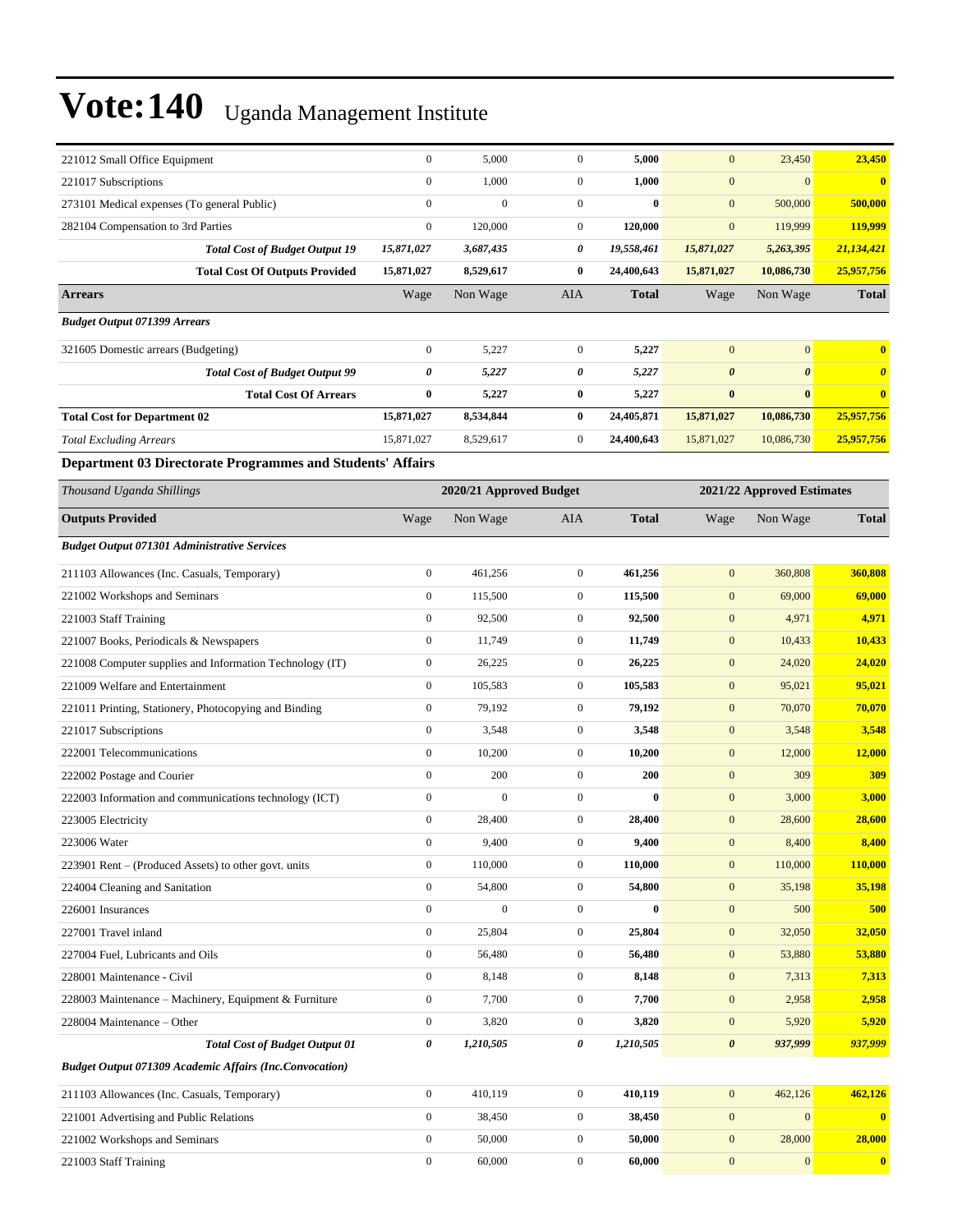| 221008 Computer supplies and Information Technology (IT)                     | $\mathbf{0}$ | 3,800        | $\Omega$       | 3,800        | $\mathbf{0}$<br>32,815             | 32,815    |
|------------------------------------------------------------------------------|--------------|--------------|----------------|--------------|------------------------------------|-----------|
| 221009 Welfare and Entertainment                                             | $\mathbf{0}$ | 119,369      | $\overline{0}$ | 119,369      | $\mathbf{0}$<br>137,629            | 137,629   |
| 221011 Printing, Stationery, Photocopying and Binding                        | $\mathbf{0}$ | 183,509      | $\overline{0}$ | 183,509      | $\mathbf{0}$<br>455,194            | 455,194   |
| 221017 Subscriptions                                                         | $\mathbf{0}$ | $\mathbf{0}$ | $\mathbf{0}$   | $\bf{0}$     | $\mathbf{0}$<br>6,780              | 6,780     |
| 222001 Telecommunications                                                    | $\mathbf{0}$ | 3,310        | $\mathbf{0}$   | 3,310        | $\mathbf{0}$<br>2,180              | 2,180     |
| 222002 Postage and Courier                                                   | $\mathbf{0}$ | $\mathbf{0}$ | $\mathbf{0}$   | $\bf{0}$     | $\mathbf{0}$<br>4,650              | 4,650     |
| 223004 Guard and Security services                                           | $\mathbf{0}$ | $\mathbf{0}$ | $\mathbf{0}$   | $\mathbf{0}$ | $\mathbf{0}$<br>9,270              | 9,270     |
| <b>Total Cost of Budget Output 09</b>                                        | 0            | 868,557      | 0              | 868,557      | $\boldsymbol{\theta}$<br>1,138,644 | 1,138,644 |
| Budget Output 071311 Student Affairs (Sports affairs, guild affairs, chapel) |              |              |                |              |                                    |           |
| 211103 Allowances (Inc. Casuals, Temporary)                                  | $\mathbf{0}$ | 70,000       | $\mathbf{0}$   | 70,000       | $\mathbf{0}$<br>70,000             | 70,000    |
| 227001 Travel inland                                                         | $\mathbf{0}$ | 23,250       | $\overline{0}$ | 23,250       | $\mathbf{0}$<br>23,250             | 23,250    |
| <b>Total Cost of Budget Output 11</b>                                        | 0            | 93,250       | 0              | 93,250       | $\boldsymbol{\theta}$<br>93,250    | 93,250    |
| <b>Total Cost Of Outputs Provided</b>                                        | $\bf{0}$     | 2,172,312    | $\bf{0}$       | 2,172,312    | $\bf{0}$<br>2,169,893              | 2,169,893 |
| <b>Total Cost for Department 03</b>                                          | $\bf{0}$     | 2,172,312    | $\bf{0}$       | 2,172,312    | 2,169,893<br>$\bf{0}$              | 2,169,893 |
| <b>Total Excluding Arrears</b>                                               | $\mathbf{0}$ | 2,172,312    | $\overline{0}$ | 2,172,312    | $\mathbf{0}$<br>2,169,893          | 2,169,893 |
| <b>Development Budget Estimates</b>                                          |              |              |                |              |                                    |           |

#### **Project 1106 Support to UMI infrastructure Development**

| Thousand Uganda Shillings                                                             |            | 2020/21 Approved Budget       |                |              | 2021/22 Approved Estimates    |                       |                                  |
|---------------------------------------------------------------------------------------|------------|-------------------------------|----------------|--------------|-------------------------------|-----------------------|----------------------------------|
| <b>Capital Purchases</b>                                                              |            | <b>GoU Dev't External Fin</b> | <b>AIA</b>     | <b>Total</b> | <b>GoU Dev't External Fin</b> |                       | <b>Total</b>                     |
| Budget Output 071372 Government Buildings and Administrative Infrastructure           |            |                               |                |              |                               |                       |                                  |
| 312101 Non-Residential Buildings                                                      | 1,675,000  | $\overline{0}$                | $\Omega$       | 1,675,000    | 1,200,000                     | $\mathbf{0}$          | 1,200,000                        |
| <b>Total Cost Of Budget Output 071372</b>                                             | 1,675,000  | 0                             | 0              | 1,675,000    | 1,200,000                     | $\boldsymbol{\theta}$ | 1,200,000                        |
| <b>Budget Output 071375 Purchase of Motor Vehicles and Other Transport Equipment</b>  |            |                               |                |              |                               |                       |                                  |
| 312201 Transport Equipment                                                            | 250,000    | $\overline{0}$                | $\Omega$       | 250,000      | $\Omega$                      | $\overline{0}$        | $\bf{0}$                         |
| Total Cost Of Budget Output 071375                                                    | 250,000    | 0                             | 0              | 250,000      | $\boldsymbol{\theta}$         | $\boldsymbol{\theta}$ | $\boldsymbol{\theta}$            |
| Budget Output 071376 Purchase of Office and ICT Equipment, including Software         |            |                               |                |              |                               |                       |                                  |
| 312211 Office Equipment                                                               | 60,000     | $\overline{0}$                | $\overline{0}$ | 60,000       | $\mathbf{0}$                  | $\mathbf{0}$          | $\bf{0}$                         |
| 312213 ICT Equipment                                                                  | 250,000    | $\overline{0}$                | $\Omega$       | 250,000      | $\mathbf{0}$                  | $\Omega$              | $\bf{0}$                         |
| Total Cost Of Budget Output 071376                                                    | 310,000    | $\theta$                      | 0              | 310,000      | $\boldsymbol{\theta}$         | $\boldsymbol{\theta}$ | $\boldsymbol{\theta}$            |
| <b>Budget Output 071378 Purchase of Office and Residential Furniture and Fittings</b> |            |                               |                |              |                               |                       |                                  |
| 312203 Furniture & Fixtures                                                           | 150,000    | $\overline{0}$                | $\mathbf{0}$   | 150,000      | $\mathbf{0}$                  | $\mathbf{0}$          | $\overline{0}$                   |
| Total Cost Of Budget Output 071378                                                    | 150,000    | 0                             | 0              | 150,000      | $\boldsymbol{\theta}$         | $\boldsymbol{\theta}$ | $\overline{\boldsymbol{\theta}}$ |
| <b>Total Cost for Capital Purchases</b>                                               | 2,385,000  | $\overline{0}$                | $\overline{0}$ | 2,385,000    | 1,200,000                     | $\overline{0}$        | 1,200,000                        |
| <b>Total Cost for Project: 1106</b>                                                   | 2,385,000  | $\overline{0}$                | $\overline{0}$ | 2,385,000    | 1,200,000                     | $\overline{0}$        | 1,200,000                        |
| <b>Total Excluding Arrears</b>                                                        | 2,385,000  | $\overline{0}$                | $\overline{0}$ | 2,385,000    | 1,200,000                     | $\Omega$              | 1,200,000                        |
|                                                                                       | GoU        | <b>External Fin</b>           | <b>AIA</b>     | <b>Total</b> | GoU                           | <b>External Fin</b>   | <b>Total</b>                     |
| <b>Total Cost for Sub-SubProgramme 13</b>                                             | 31,733,184 | $\bf{0}$                      | $\bf{0}$       | 31,733,184   | 31,609,374                    | $\bf{0}$              | 31,609,374                       |
| <b>Total Excluding Arrears</b>                                                        | 31,733,184 | $\mathbf{0}$                  | $\overline{0}$ | 31,733,184   | 31,609,374                    | $\overline{0}$        | 31,609,374                       |
| <b>Sub-SubProgrammme 14 Delivery of Tertiary Education Programme</b>                  |            |                               |                |              |                               |                       |                                  |

*Recurrent Budget Estimates*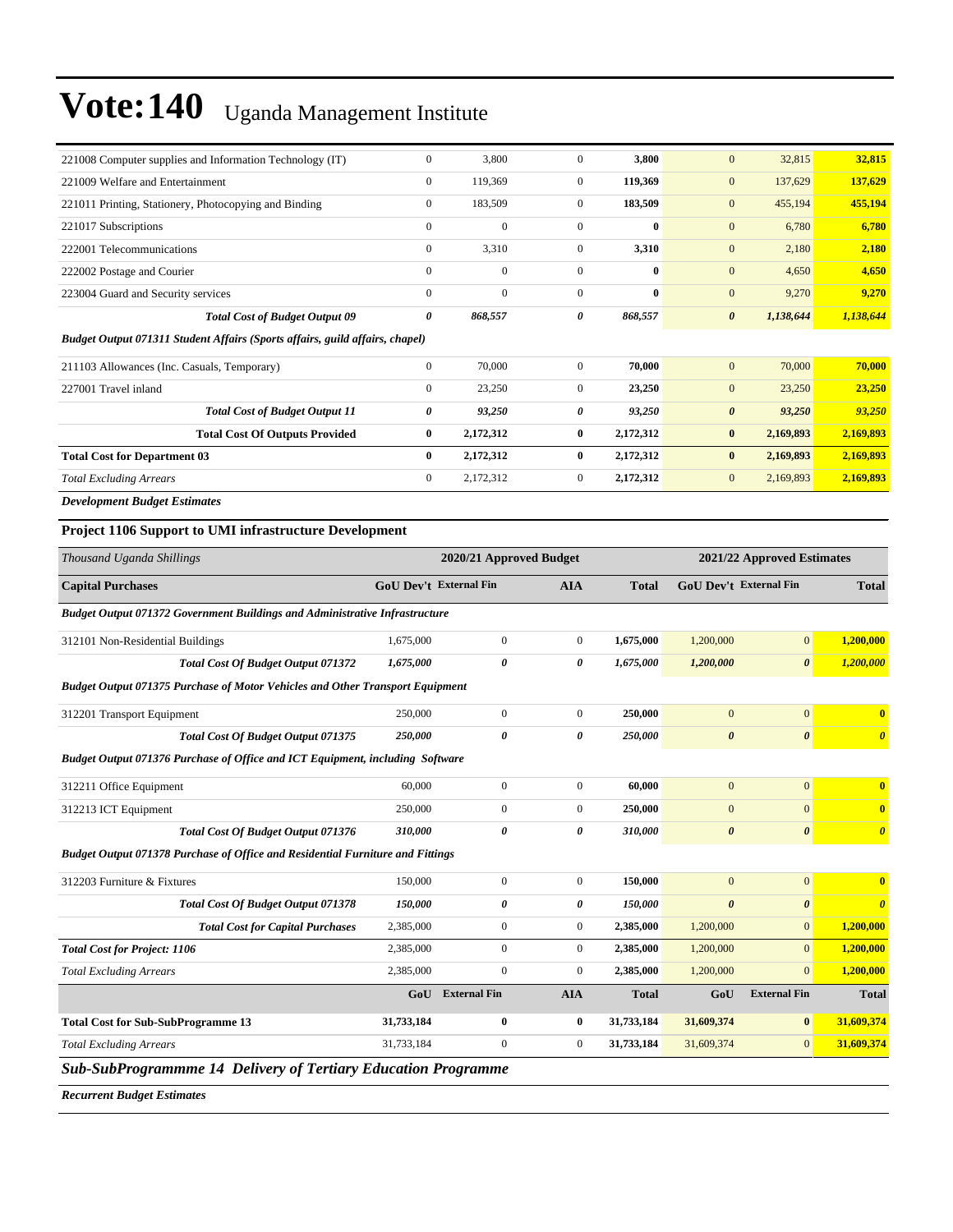#### **Department 04 School of Management Science**

| Thousand Uganda Shillings                                |                | 2020/21 Approved Budget |                |              | 2021/22 Approved Estimates |              |              |
|----------------------------------------------------------|----------------|-------------------------|----------------|--------------|----------------------------|--------------|--------------|
| <b>Outputs Provided</b>                                  | Wage           | Non Wage                | <b>AIA</b>     | <b>Total</b> | Wage                       | Non Wage     | <b>Total</b> |
| <b>Budget Output 071401 Teaching and Training</b>        |                |                         |                |              |                            |              |              |
| 211103 Allowances (Inc. Casuals, Temporary)              | $\overline{0}$ | 398,500                 | $\overline{0}$ | 398,500      | $\mathbf{0}$               | 452,100      | 452,100      |
| 221002 Workshops and Seminars                            | $\overline{0}$ | 181,000                 | $\overline{0}$ | 181,000      | $\mathbf{0}$               | 65,000       | 65,000       |
| 221003 Staff Training                                    | $\mathbf{0}$   | 106,000                 | $\overline{0}$ | 106,000      | $\mathbf{0}$               | 50,500       | 50,500       |
| 221008 Computer supplies and Information Technology (IT) | $\mathbf{0}$   | 9,500                   | $\mathbf{0}$   | 9,500        | $\mathbf{0}$               | 16,500       | 16,500       |
| 221009 Welfare and Entertainment                         | $\mathbf{0}$   | 19,540                  | $\mathbf{0}$   | 19,540       | $\mathbf{0}$               | 18,000       | 18,000       |
| 221011 Printing, Stationery, Photocopying and Binding    | $\mathbf{0}$   | 32,670                  | $\Omega$       | 32,670       | $\mathbf{0}$               | 38,754       | 38,754       |
| 221012 Small Office Equipment                            | $\mathbf{0}$   | 500                     | $\Omega$       | 500          | $\mathbf{0}$               | 17,600       | 17,600       |
| 221017 Subscriptions                                     | $\mathbf{0}$   | 5,612                   | $\mathbf{0}$   | 5,612        | $\mathbf{0}$               | 7,849        | 7,849        |
| 225001 Consultancy Services- Short term                  | $\mathbf{0}$   | 72,000                  | $\mathbf{0}$   | 72,000       | $\mathbf{0}$               | $\mathbf{0}$ | $\mathbf{0}$ |
| 227001 Travel inland                                     | $\mathbf{0}$   | 1,860                   | $\Omega$       | 1,860        | $\mathbf{0}$               | 1,920        | 1,920        |
| 227002 Travel abroad                                     | $\Omega$       | 21,600                  | $\Omega$       | 21,600       | $\mathbf{0}$               | $\mathbf{0}$ | $\mathbf{0}$ |
| <b>Total Cost of Budget Output 01</b>                    | 0              | 848,782                 | 0              | 848,782      | $\boldsymbol{\theta}$      | 668,223      | 668,223      |
| <b>Total Cost Of Outputs Provided</b>                    | $\bf{0}$       | 848,782                 | $\bf{0}$       | 848,782      | $\bf{0}$                   | 668,223      | 668,223      |
| <b>Total Cost for Department 04</b>                      | $\mathbf{0}$   | 848,782                 | $\bf{0}$       | 848,782      | $\bf{0}$                   | 668,223      | 668,223      |
| <b>Total Excluding Arrears</b>                           | $\overline{0}$ | 848,782                 | $\overline{0}$ | 848,782      | $\mathbf{0}$               | 668,223      | 668,223      |

**Department 05 School of Civil Service, Policy and Governance**

| Thousand Uganda Shillings                                | 2020/21 Approved Budget |              |                |              | 2021/22 Approved Estimates |                |              |
|----------------------------------------------------------|-------------------------|--------------|----------------|--------------|----------------------------|----------------|--------------|
| <b>Outputs Provided</b>                                  | Wage                    | Non Wage     | <b>AIA</b>     | <b>Total</b> | Wage                       | Non Wage       | <b>Total</b> |
| <b>Budget Output 071401 Teaching and Training</b>        |                         |              |                |              |                            |                |              |
| 211103 Allowances (Inc. Casuals, Temporary)              | $\overline{0}$          | 164,000      | $\overline{0}$ | 164,000      | $\mathbf{0}$               | 201,500        | 201,500      |
| 221002 Workshops and Seminars                            | $\mathbf{0}$            | 155,000      | $\mathbf{0}$   | 155,000      | $\mathbf{0}$               | 65,000         | 65,000       |
| 221003 Staff Training                                    | $\mathbf{0}$            | 150,000      | $\mathbf{0}$   | 150,000      | $\mathbf{0}$               | 8,000          | 8,000        |
| 221007 Books, Periodicals & Newspapers                   | $\mathbf{0}$            | $\mathbf{0}$ | $\Omega$       | $\bf{0}$     | $\mathbf{0}$               | 2,000          | 2,000        |
| 221008 Computer supplies and Information Technology (IT) | $\mathbf{0}$            | 23,000       | $\mathbf{0}$   | 23,000       | $\mathbf{0}$               | 30,000         | 30,000       |
| 221009 Welfare and Entertainment                         | $\mathbf{0}$            | 31,000       | $\Omega$       | 31,000       | $\mathbf{0}$               | 27,500         | 27,500       |
| 221011 Printing, Stationery, Photocopying and Binding    | $\mathbf{0}$            | 28,042       | $\mathbf{0}$   | 28,042       | $\mathbf{0}$               | 29,500         | 29,500       |
| 221012 Small Office Equipment                            | $\mathbf{0}$            | $\Omega$     | $\Omega$       | $\bf{0}$     | $\mathbf{0}$               | 10,000         | 10,000       |
| 221017 Subscriptions                                     | $\mathbf{0}$            | 4,000        | $\Omega$       | 4,000        | $\mathbf{0}$               | 6,000          | 6,000        |
| 227001 Travel inland                                     | $\mathbf{0}$            | 7,440        | $\Omega$       | 7,440        | $\mathbf{0}$               | 11,000         | 11,000       |
| 227002 Travel abroad                                     | $\mathbf{0}$            | 13,500       | $\mathbf{0}$   | 13,500       | $\mathbf{0}$               | $\overline{0}$ | $\bf{0}$     |
| <b>Total Cost of Budget Output 01</b>                    | 0                       | 575,982      | 0              | 575,982      | $\boldsymbol{\theta}$      | 390,500        | 390,500      |
| <b>Total Cost Of Outputs Provided</b>                    | $\bf{0}$                | 575,982      | $\bf{0}$       | 575,982      | $\bf{0}$                   | 390,500        | 390,500      |
| <b>Total Cost for Department 05</b>                      | $\bf{0}$                | 575,982      | $\bf{0}$       | 575,982      | $\bf{0}$                   | 390,500        | 390,500      |
| <b>Total Excluding Arrears</b>                           | $\mathbf{0}$            | 575,982      | $\Omega$       | 575,982      | $\mathbf{0}$               | 390,500        | 390,500      |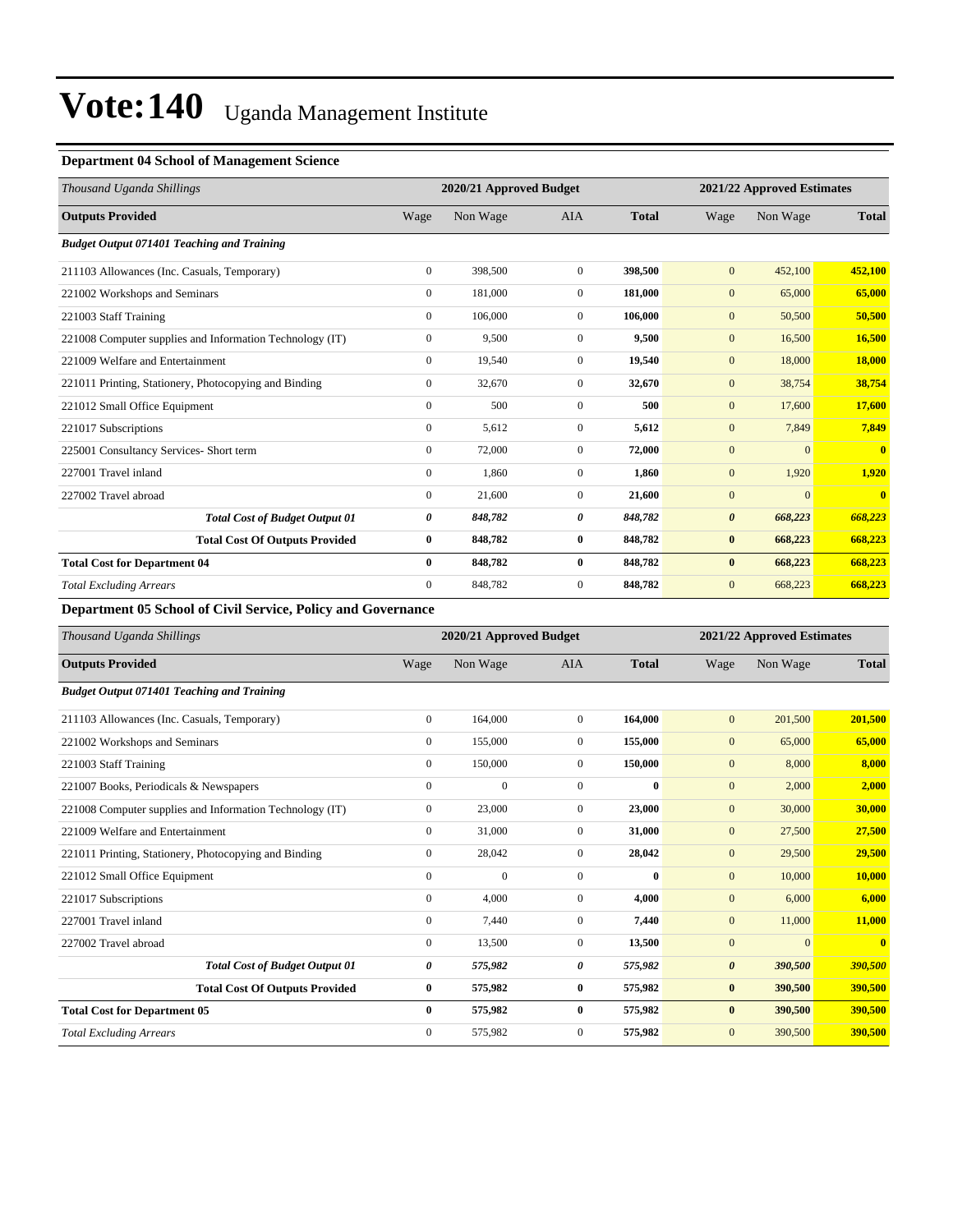#### **Department 06 School of Business Management**

| Thousand Uganda Shillings                                | 2020/21 Approved Budget |           |                |              | 2021/22 Approved Estimates |              |              |
|----------------------------------------------------------|-------------------------|-----------|----------------|--------------|----------------------------|--------------|--------------|
| <b>Outputs Provided</b>                                  | Wage                    | Non Wage  | <b>AIA</b>     | <b>Total</b> | Wage                       | Non Wage     | <b>Total</b> |
| <b>Budget Output 071401 Teaching and Training</b>        |                         |           |                |              |                            |              |              |
| 211103 Allowances (Inc. Casuals, Temporary)              | $\mathbf{0}$            | 684,022   | $\overline{0}$ | 684,022      | $\mathbf{0}$               | 476,100      | 476,100      |
| 221002 Workshops and Seminars                            | $\boldsymbol{0}$        | 293,100   | $\overline{0}$ | 293,100      | $\mathbf{0}$               | 135,000      | 135,000      |
| 221003 Staff Training                                    | $\mathbf{0}$            | 387,560   | $\overline{0}$ | 387,560      | $\mathbf{0}$               | 174,000      | 174,000      |
| 221008 Computer supplies and Information Technology (IT) | $\boldsymbol{0}$        | 28,080    | $\overline{0}$ | 28,080       | $\mathbf{0}$               | 34,860       | 34,860       |
| 221009 Welfare and Entertainment                         | $\mathbf{0}$            | 27,880    | $\overline{0}$ | 27,880       | $\mathbf{0}$               | 30,764       | 30,764       |
| 221011 Printing, Stationery, Photocopying and Binding    | $\mathbf{0}$            | 97,382    | $\Omega$       | 97,382       | $\mathbf{0}$               | 77,101       | 77,101       |
| 221012 Small Office Equipment                            | $\mathbf{0}$            | 21,400    | $\Omega$       | 21,400       | $\mathbf{0}$               | 8,000        | 8,000        |
| 221017 Subscriptions                                     | $\mathbf{0}$            | 70,600    | $\overline{0}$ | 70.600       | $\mathbf{0}$               | 65,400       | 65,400       |
| 222001 Telecommunications                                | $\mathbf{0}$            | 1,800     | $\overline{0}$ | 1,800        | $\mathbf{0}$               | 1,200        | 1,200        |
| 222002 Postage and Courier                               | $\mathbf{0}$            | 2,000     | $\overline{0}$ | 2,000        | $\mathbf{0}$               | 2,000        | 2,000        |
| 227001 Travel inland                                     | $\mathbf{0}$            | 31,552    | $\overline{0}$ | 31,552       | $\mathbf{0}$               | 8,000        | 8,000        |
| 227002 Travel abroad                                     | $\overline{0}$          | 130,503   | $\overline{0}$ | 130,503      | $\mathbf{0}$               | $\mathbf{0}$ | $\mathbf{0}$ |
| <b>Total Cost of Budget Output 01</b>                    | 0                       | 1,775,879 | 0              | 1,775,879    | $\boldsymbol{\theta}$      | 1,012,425    | 1,012,425    |
| <b>Total Cost Of Outputs Provided</b>                    | $\bf{0}$                | 1,775,879 | $\bf{0}$       | 1,775,879    | $\bf{0}$                   | 1,012,425    | 1,012,425    |
| <b>Total Cost for Department 06</b>                      | $\bf{0}$                | 1,775,879 | $\bf{0}$       | 1,775,879    | $\bf{0}$                   | 1,012,425    | 1,012,425    |
| <b>Total Excluding Arrears</b>                           | $\mathbf{0}$            | 1,775,879 | $\overline{0}$ | 1,775,879    | $\mathbf{0}$               | 1,012,425    | 1,012,425    |

**Department 07 School of Distance Learning & Information Technology**

| Thousand Uganda Shillings                                 | 2020/21 Approved Budget |          |                |              | 2021/22 Approved Estimates |              |              |
|-----------------------------------------------------------|-------------------------|----------|----------------|--------------|----------------------------|--------------|--------------|
| <b>Outputs Provided</b>                                   | Wage                    | Non Wage | <b>AIA</b>     | <b>Total</b> | Wage                       | Non Wage     | <b>Total</b> |
| <b>Budget Output 071401 Teaching and Training</b>         |                         |          |                |              |                            |              |              |
| 211103 Allowances (Inc. Casuals, Temporary)               | $\boldsymbol{0}$        | 153,020  | $\overline{0}$ | 153,020      | $\mathbf{0}$               | 210,500      | 210,500      |
| 221002 Workshops and Seminars                             | $\boldsymbol{0}$        | 85,000   | $\overline{0}$ | 85,000       | $\mathbf{0}$               | 50,000       | 50,000       |
| 221003 Staff Training                                     | $\boldsymbol{0}$        | 100,000  | $\overline{0}$ | 100,000      | $\mathbf{0}$               | 74,000       | 74,000       |
| 221007 Books, Periodicals & Newspapers                    | $\mathbf{0}$            | 120,000  | $\overline{0}$ | 120,000      | $\mathbf{0}$               | 100,000      | 100,000      |
| 221009 Welfare and Entertainment                          | $\mathbf{0}$            | 43,000   | $\overline{0}$ | 43,000       | $\mathbf{0}$               | 18,750       | 18,750       |
| 221011 Printing, Stationery, Photocopying and Binding     | $\boldsymbol{0}$        | 18,150   | $\overline{0}$ | 18,150       | $\mathbf{0}$               | 15,000       | 15,000       |
| 221017 Subscriptions                                      | $\mathbf{0}$            | 20,000   | $\overline{0}$ | 20,000       | $\mathbf{0}$               | 10,000       | 10,000       |
| 222003 Information and communications technology (ICT)    | $\mathbf{0}$            | 100,000  | $\overline{0}$ | 100,000      | $\mathbf{0}$               | 50,000       | 50,000       |
| 227002 Travel abroad                                      | $\mathbf{0}$            | 40,500   | $\overline{0}$ | 40,500       | $\mathbf{0}$               | $\mathbf{0}$ | $\mathbf{0}$ |
| <b>Total Cost of Budget Output 01</b>                     | 0                       | 679,670  | 0              | 679,670      | $\boldsymbol{\theta}$      | 528,250      | 528,250      |
| <b>Total Cost Of Outputs Provided</b>                     | $\bf{0}$                | 679,670  | $\bf{0}$       | 679,670      | $\bf{0}$                   | 528,250      | 528,250      |
| <b>Total Cost for Department 07</b>                       | $\mathbf{0}$            | 679,670  | $\bf{0}$       | 679,670      | $\bf{0}$                   | 528,250      | 528,250      |
| <b>Total Excluding Arrears</b>                            | $\mathbf{0}$            | 679,670  | $\overline{0}$ | 679,670      | $\mathbf{0}$               | 528,250      | 528,250      |
| <b>Department 08 Research and Outreaches</b>              |                         |          |                |              |                            |              |              |
| Thousand Uganda Shillings                                 | 2020/21 Approved Budget |          |                |              | 2021/22 Approved Estimates |              |              |
| <b>Outputs Provided</b>                                   | Wage                    | Non Wage | <b>AIA</b>     | <b>Total</b> | Wage                       | Non Wage     | <b>Total</b> |
| <b>Budget Output 071402 Research and Graduate Studies</b> |                         |          |                |              |                            |              |              |

211103 Allowances (Inc. Casuals, Temporary) 0 377,676 0 **377,676** 0 619,500 **619,500**